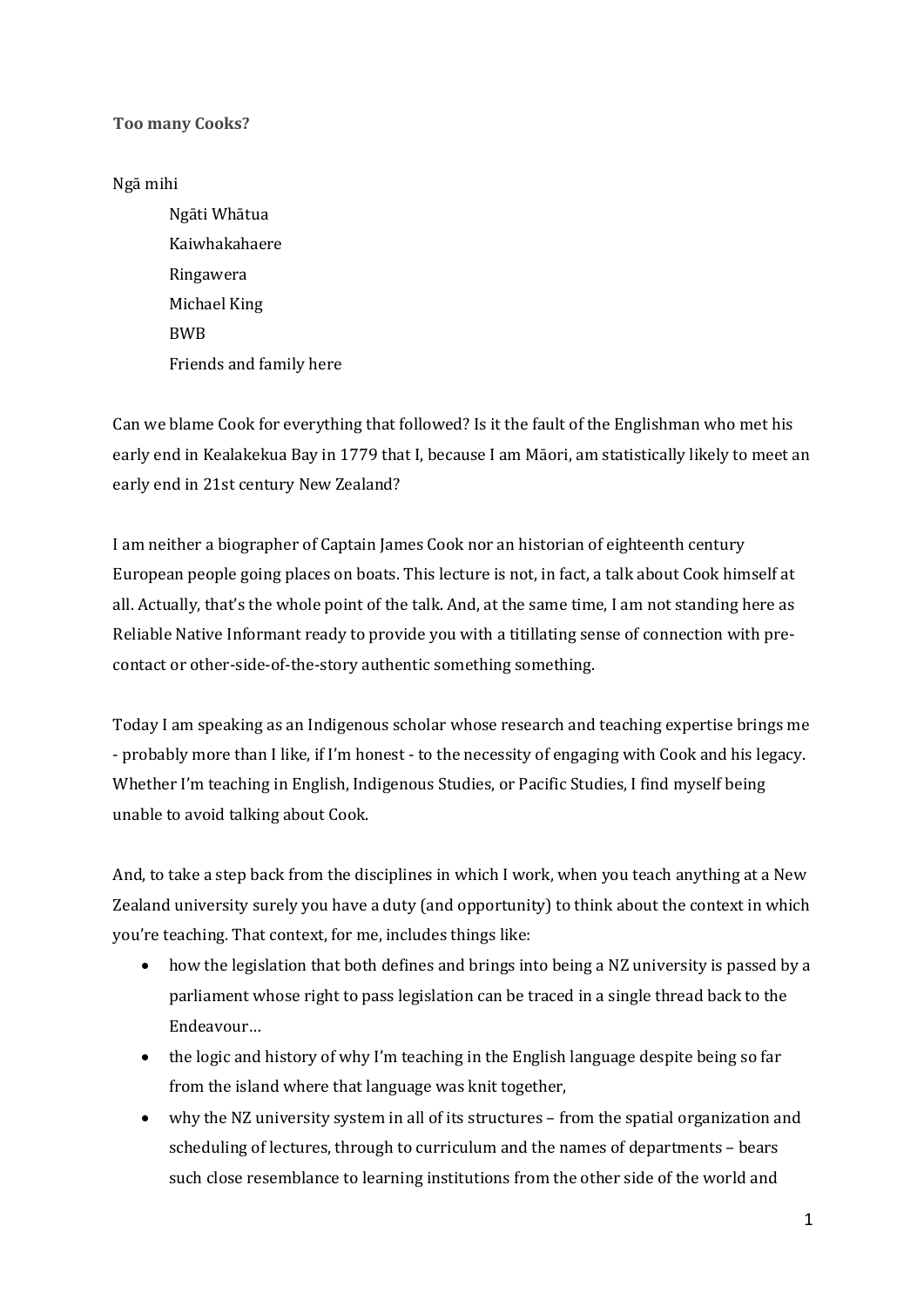virtually none to learning systems that have been practiced for thousands of years on this side:

- why just about everything about those classrooms and what we do in them and who teaches in them are so mind-blowingly non-Māori despite all universities having cool names in te reo and glossy brochures and earnest policy statements;
- and why Māori students and staff have particular experiences of the education system in general and the university system in particular.

So yes, even though I am a literary scholar whose work sits at the intersections of literary, Indigenous and Pacific Studies, and even though the heart of my work (and the work of my heart) is self-representation by Indigenous people rather than non-Indigenous representation of Indigenous people, and my research interest is in Indigenous-Indigenous connections more than in Indigenous-colonial connections, I do write and teach about Cook... and I write and teach about Cook in an institutional context that I suggest is inextricable from his arrival here in 1769.

In 2013, white American pastor Rob Bell wrote *What we talk about when we talk about God.* He identified that the word 'God' is used by a range of people to refer to a range of ideas, and the book - which became popular when championed by Oprah Winfrey which is how I heard about it – explores several of the things people mean by 'God' – and the stakes of those meanings when using that word.

Bell's formulation is useful because it helps us consider not just the different ways different people might think about a particular topic, which is an idea that isn't that deep and feels obvious, but also how particular words (perhaps names) can become code words for really different things perhaps because those various things are difficult to encode in language otherwise. And this is why some conversations feel like they're happening at cross purposes or along different logics or they just completely stall all the time.

While most conversations could be drawn like Venn diagrams with overlapping bits where there are shared frames of reference or at least the same topic under discussion, these conversations could be drawn like little bubbles on a page - distinct circles that don't overlap at all except for the one word – the one name – all the people talking think they are all talking about.

So, what *are* we talking about when we talk about Cook?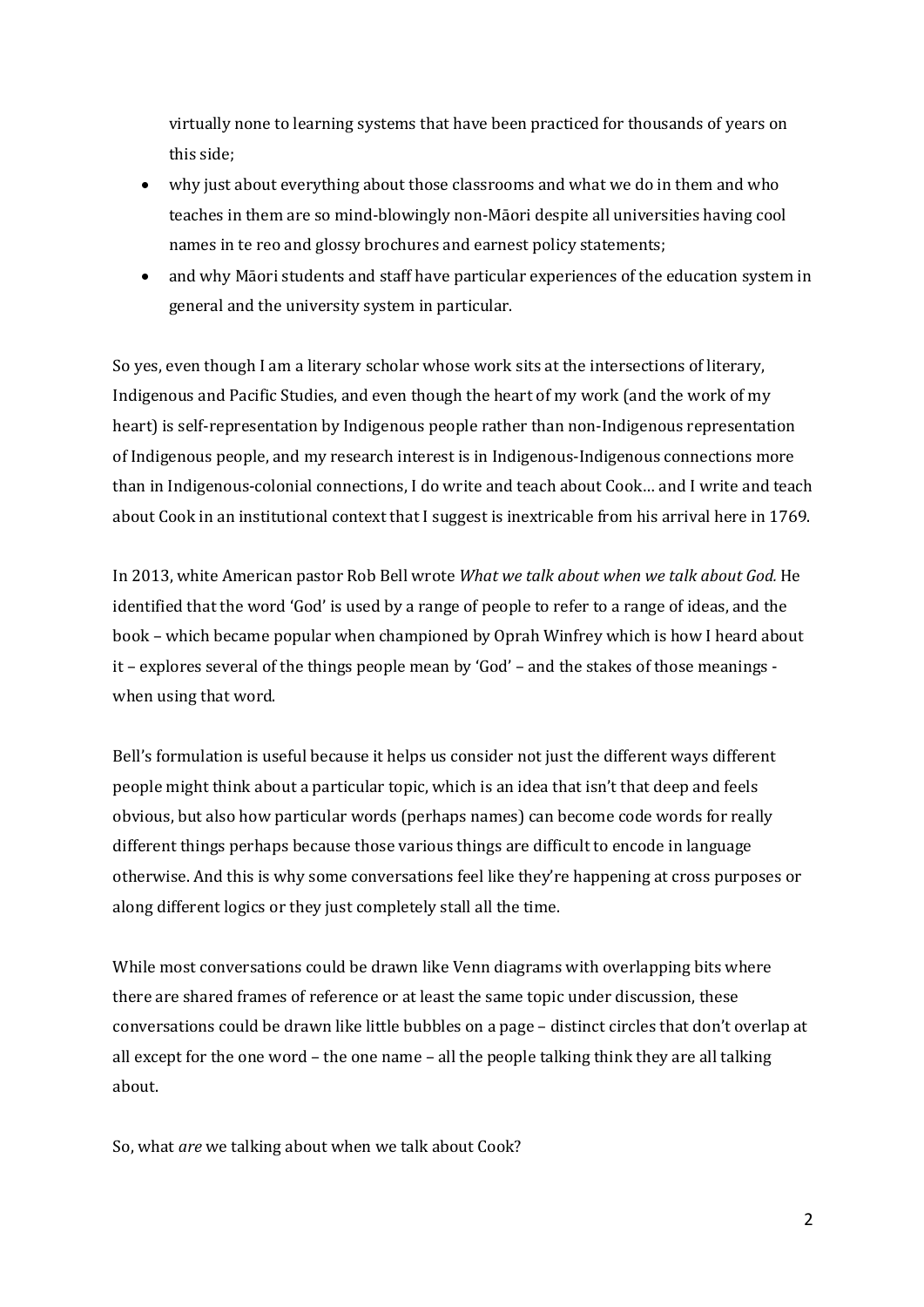No, I'm not saying Cook is God. Or am I...?

19 *Before* an argument

*Before getting to an argument you must start with facts. Here are some facts: in the beginning, there* was *Cook.* By sailing around the Pacific he created the heavens and the earth. If these are the *facts* you start with, you are already deep into your argument before you begin.

20 *With an argument I Captain Cook was absolutely the bestest explorer ever. He was a hero.* 

21 With an argument II *Captain Cook was a violent murderer.* 

22 *With an argument III Captain Cook was a sacrificial lamb/a martyr/a saint.* 

23 *With an argument IV Captain Cook was a paedophile, a rapist, a misogynist.* 

24 *With an argument* V *Captain Cook was the founding figure of our country. (People in lots of countries make this argument.)*

25 With an argument VI *Captain Cook was a man of his time.* 

26 *With an argument VII Captain Cook was a man ahead of his time.* 

27 *With an argument VIII* Captain Cook was a humanitarian. He can't be blamed for what other people did or for what came after.

28 *With an argument IX* 

*Captain Cook was responsible for other people, and for his own actions. And most of these other people (and most of his own actions)* sit on the spectrum between problematic and despicable.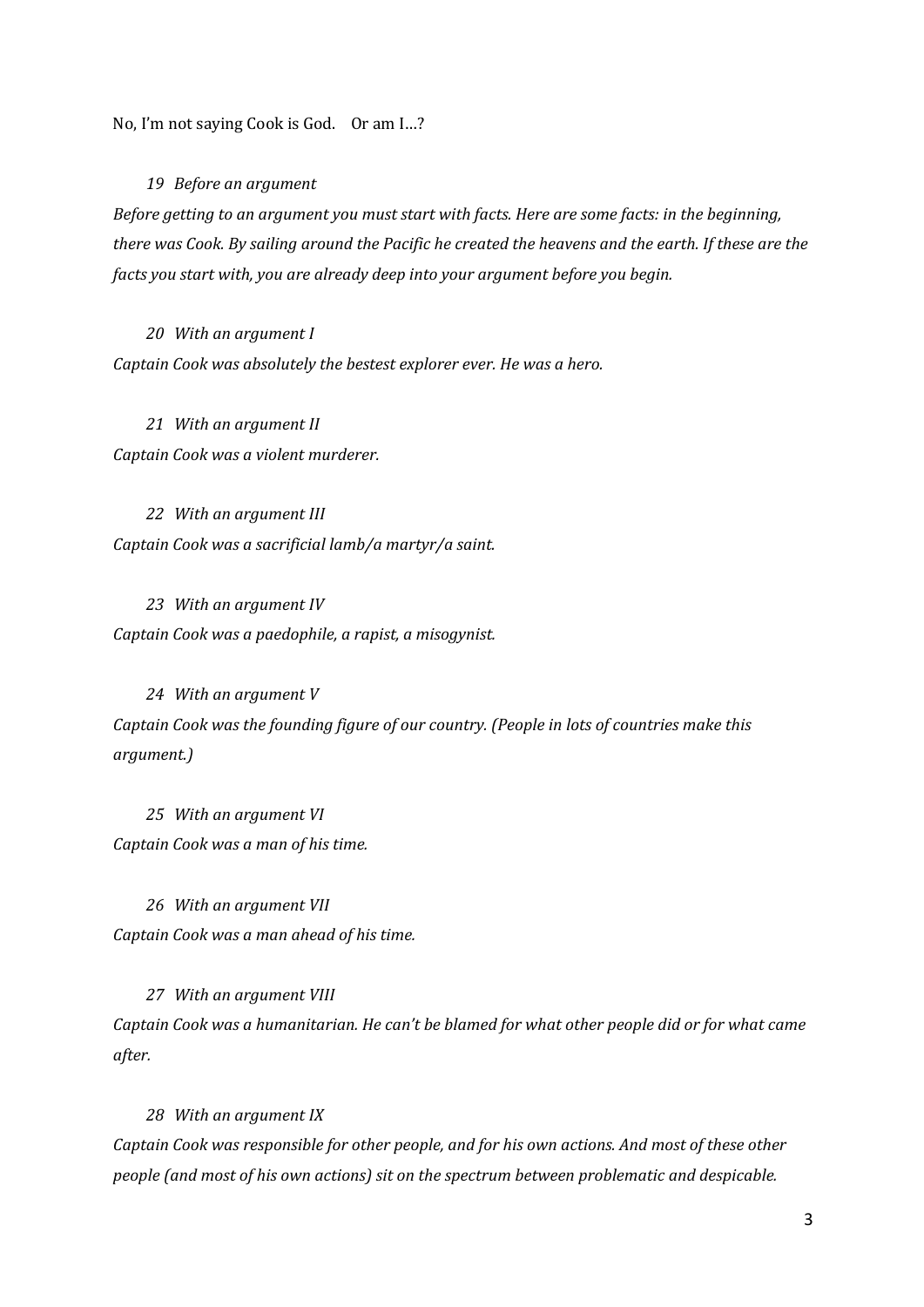#### 29 *With a non-argument that's actually an argument*

Captain Cook? It's all so very complex. I'm going to sit on the fence. (Whose fence? On whose land? *Dividing* what from what? You only have a fence when you fear something or when you're trying to *keep something in. Or, as a renovation show on TV informed me, when you want to upgrade your street appeal.)*

Which of these (or other) arguments do you make about Cook? Is it possible for some of these arguments to be simultaneously held? Are some of them more dangerous or less realistic or more ridiculous or less significant? Are any of them more one-sided than others? This lovely Sunday late morning I want to ask you to consider what you are talking about when you're talking about Cook.

I mean, I could spend an hour this morning re-killing Captain Cook no problem. Earlier this week when I was finishing the prep on this kōrero my husband texted to ask "How's Captain Cook cooking?"

And believe me, the cannibalistic cook-ery metaphors and puns and jokes just write themselves with Cook.

Yes I am more than capable of presenting the Captain Cook version of Ten Things I Hate About You. You probably expect that's what I'll do today. But I'm not sure that would shift our collective conversation along very much. I think we'd all go home feeling the same way about Cook that we did when we were brushing our teeth this morning.

\*\*\*

What am *I* talking about when I talk about Cook?

12 At a pie shop in Te Rapa on a rainy day

*My* 13-year-old nephew asks whether we were cannibals. The conversation moves fast, and soon *we get to the 14th February 1779 when Hawaiians killed Captain Cook. 'Was he a bad person?' he* asks. We sit back and talk big-picture. It's not just who you are as a person (although it's also that). *It's* also the consequences of your actions. The flow-on effects. I am thinking, but do not say, Cook is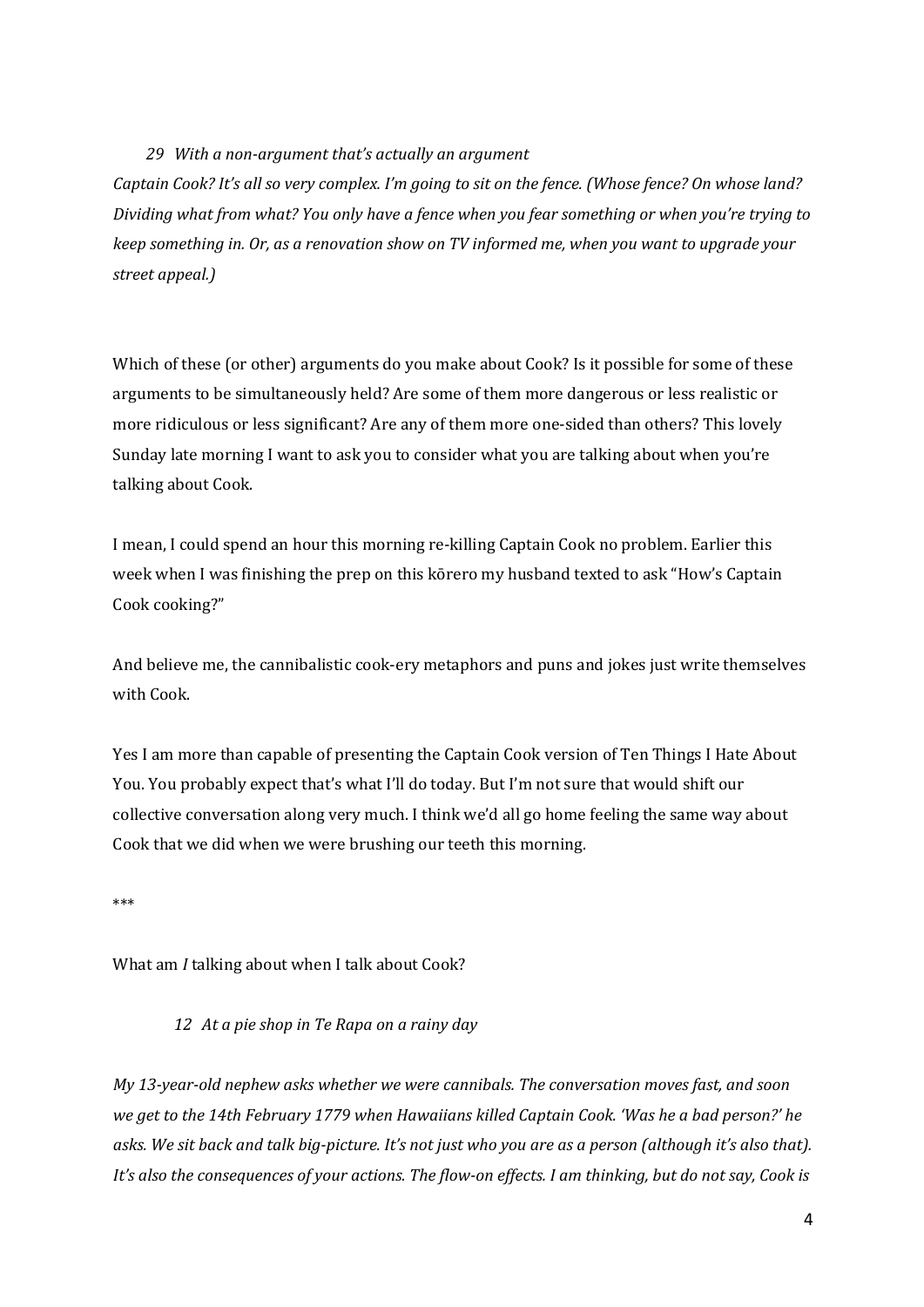*the reason that you my dear nephew are the first one in a few generations in our whānau to speak Māori.* 

These short pieces I'm reading are from a book I published with BWB late last year, 250 Ways To *Start an Essay About Captain Cook.* The book does what it says on the tin: it's 250 different starting points for thinking about Cook.

They're numbered, 1 to 250, and believe me when I say that you don't realise how big 250 is as a number until you set yourself up to make a list of 250 things. In an interview about the book, one interviewer compared it to a book they'd read which was also structured as a list, but that book was a series of failed drafts to write a particular thing, and this isn't what the list in my book is at all. I didn't have 249 false starts before finding the perfect starting point for an essay about Cook - I had 250 different starters for that many different essays about Cook. The last one – number 250 in the list - is "Too many Cooks... spoil the broth."

I would never advocate that we *stop* talking about Cook. And I'm a realist in that I know we will keep doing so regardless of what I think anyway. But. What I want is for my descendants to grow up in a country in which the historical facts of his connection with New Zealand, and the legacy of how he has been recalled, take their right-sized place next to all the other things here.

I want to be clear here when I say 'we' (as in "I would never advocate that *we* stop talking about Cook") that I do realise this is a diverse audience with a diverse range of experiences and backgrounds. Some of you may be the leading experts – or at least very well read - on Cook's life, or nationalism, or on the colonial roots of differential life expectancies. Some of you may also be teachers and writers who work at the intersections of the things I'm talking about. Some of you may not be interested in any of this stuff at all and you're here because you wanted a nice place to sit while you wait for the afternoon sessions of the Auckland Writers Festival.

I'm not making assumptions about what you bring to this conversation. I use the term 'we' in the broadest possible collective sense. We who are sitting together in the Waitākere Room on Ngāti Whātua land.

One problem with talking about Cook is not just that we can't stop talking about him... but that when we're talking about Cook we're not talking about other people. Other histories. Other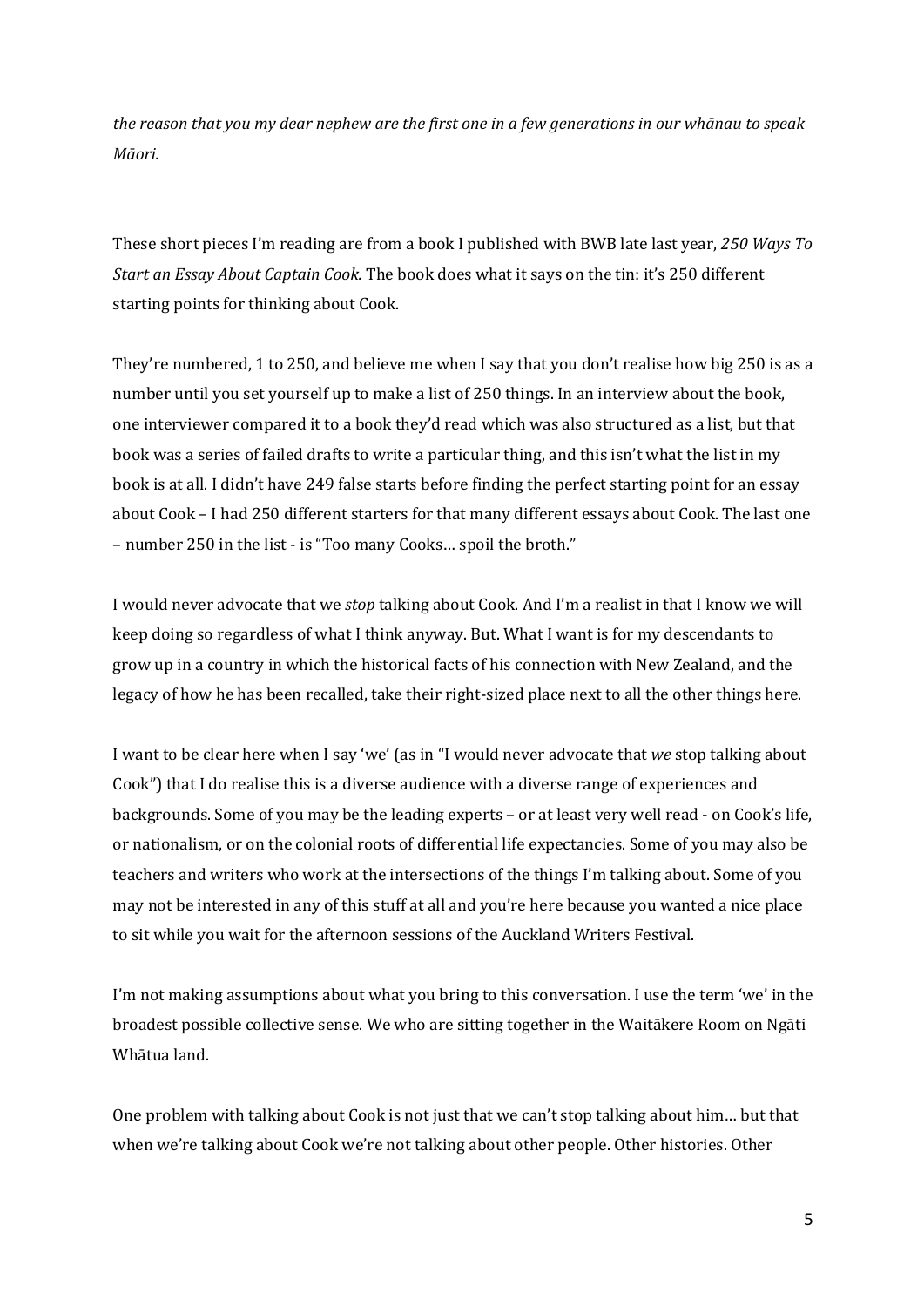ways of tracing our place in the world. Other ways to understand what it means to have a particular connection with these windswept islands of ours.

#### *2 With beginnings*

*There* was never a single beginning point for the history of this place. It wasn't Cook on a beach, it *wasn't* the confiscation of land and storming of Parihaka, it wasn't Gallipoli, it wasn't the pushing *apart of primordial parents, it wasn't goldfields, it wasn't the arrival of waka, it wasn't a lover's tiff between mountains, it wasn't a boat full of influenza docking in Samoa, it wasn't the Treaty, it* wasn't (certain) women getting the vote, it wasn't a fished-up fish. It was all of these. It was all of *these and more besides.*

Cook's arrival here has clearly been claimed (and is continually re-claimed) as the logical starting point in 1769 of what decades later became the New Zealand state. We know this because we count (or at least someone counted!) the number of years since then until particular years that have been moments to commemorate who and what New Zealand is.

In 1919 a small event was held in Gisborne at the site of a monument that had been erected a few years earlier. In 1969 there was a parade in Gisborne with gigantic models not only of the Endeavour but of Cook's own head. 2019 was, of course, the 250<sup>th</sup> anniversary. We were all there, in 2019. Telling our various stories. Rolling our eyes at people who told different ones. Today I'm not going to open the 'Tuia 250' can of worms that, at only 2 years old, hasn't yet had a chance to congeal.

So. Should we talk about Cook, or shouldn't we? - this isn't the right question. The question is why do we tell the stories about Cook that we do, and what other stories might we be able to tell? We can't change Cook's proclamation and we can't bring back to life the Indigenous people who died or suffered traumas from violence at the hands of Cook or his crews. But. We can be deliberate about the stories we do tell – the range of stories – the other stories that we remember to tell alongside and as well as and sometimes (maybe often) instead of Cook stories.

#### *13 On a couch*

The same nephew, many years ago. He's a little kid. I am reading him a story: a library book called *Horeta and the Waka and as Matiu curls up in his PJs I open the book and quickly recognise it is a version of the story written by Te Horeta Te Taniwha about his recollections of Cook's visit. A few*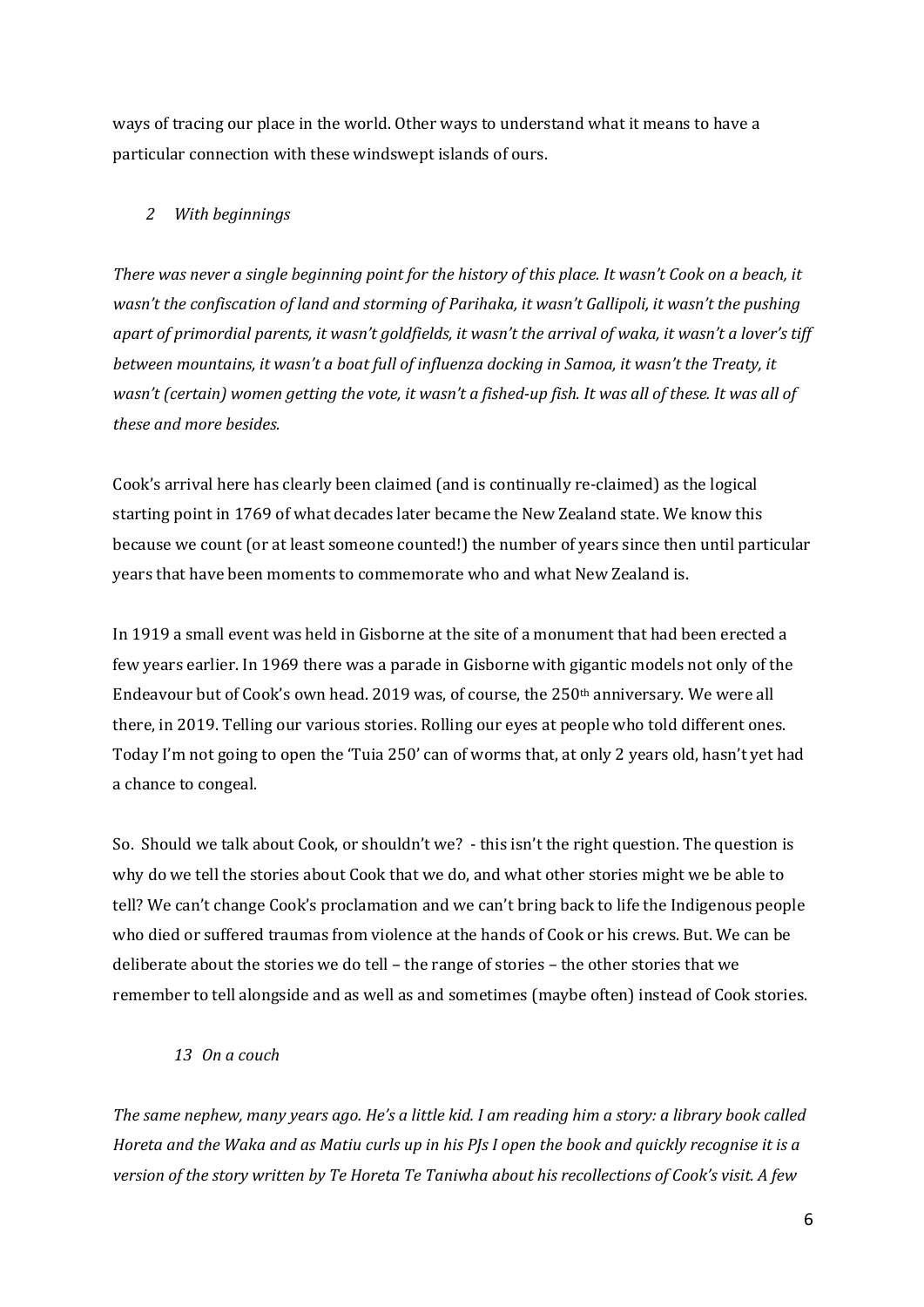*pages in, Matiu starts chuckling when Horeta describes the thundersticks – 'they're not thundersticks, Auntie Lala,' he says. 'They're guns.'* 

*I* decide to check whether he understands what is happening in the story so I ask him straight up – 'Matiu, who are these men in the blue outfits?' He looks at me. We talk about how they are *European, like my Dad, his Koko, and veer off into a discussion that would have made the ears of Hobson's Pledge members burn. We chat about how Matiu's Koko and Nannie are both New* Zealanders even though one is Māori and one is Pākehā and so is Matiu's Abba (Dad) even though *he* is from Eritrea. After dealing with the small matter of multicultural citizenship in a settler state, *I* try to redirect our attention back to the book: 'Matiu these are the first Pākehā men this boy *Horeta has ever seen, because they are the first ones to ever come to Aotearoa.' He looks at the pictures* and *turns* to me: 'Oh I get it Auntie, I know who they are – they have come to steal our *land.'* 

*Matiu identified himself with Horeta and knew that the presence of Pākehā with guns is logically connected to the theft of land – 'our land'.* 

*I* have tried to think through our conversation ever since. Hopefully by the time Matiu is reading to his own nieces and nephews, we as historians and we as Māori (and we as his whānau) will have expanded the range of stories he has to tell them. Yes, nineteenth-century Māori history is about *guns* and raupatu and land stealing; yes, that history continues to play out and makes its effects *known in my generation and in Matiu's; yes, that history demands further and deeper attention.* always; and yes, Māori are connected to 'our' land. But Māori histories are also about movement and travel and negotiation and agency and more besides.

Today I want to share a few Cook stories that I hope we are telling by the time Matiu's grandchildren are growing up. Maybe some of you already tell these stories, and that's cool. Maybe you've never heard them before. Maybe you would tell them differently. But the point for me is that as we all know, surely, the stories we tell about the past are what produce our future.

In 1998, Patricia Grace wrote in her novel *Baby No-Eyes*: "There's a way the older people have of telling a story, a way where the beginning is not the beginning, the end is not the end. It starts from a centre and moves away from there in such widening circles..."

I look forward to the day that stories about Cook enable our understanding to move in "such widening circles" rather than stories about Cook shutting things down.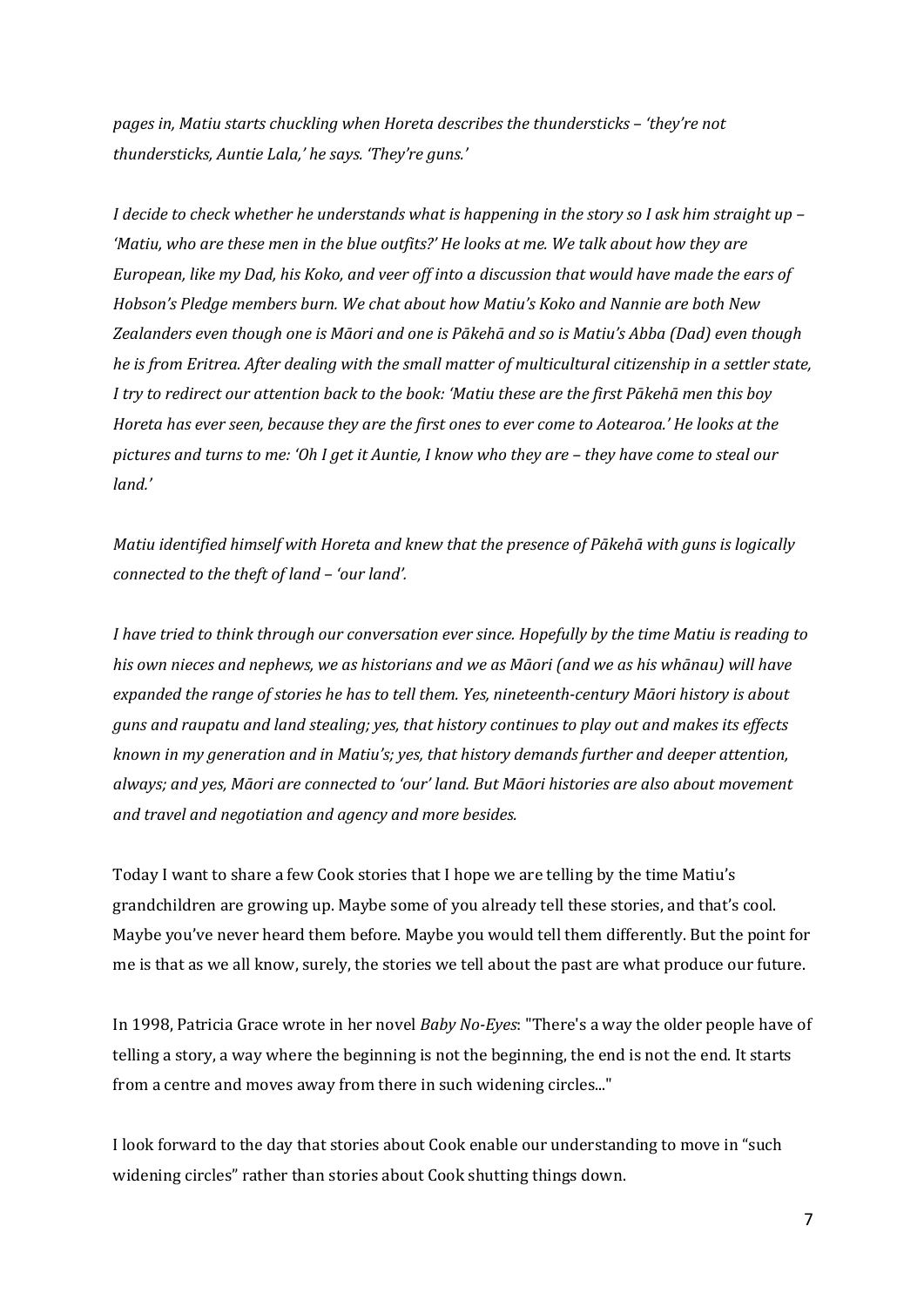Each of the stories I want to tell today are stories about Cook in which Cook as "the beginning" is set aside to enable another kind of story to be told. So, one of the things you'll notice with these stories is that all of them are about re-stitching our connections back into regional and global networks that our national and nationalist scissors keep snipping off.

I'm deeply suspicious of any claims about first-ness. I've spent the past three and a half years working on a Marsden-funded project called 'Writing the new world: Indigenous texts 1900-1975' which focuses on writing by Indigenous writers in New Zealand, Australia, Fiji and Hawai'i. The whole point of the project is to bring to light the many Indigenous writers that were published in these sites before the widely-accepted 'firsts' in the early-to-mid 1970s. The short version of the results of the research is that there are heaps and heaps of writers especially when you think broadly around genre, site of publication and language in which they wrote. 

The conventional story of Maori writing starts with Witi and Patricia as if they are our literary primordial parents from whom all else is descended. Their first single-author fictional publications are our literary firsts, our literary starting point, our literary origins.

We whisper to ourselves, and type into powerpoint presentations for our students: Witi was the first man, Patricia was the first woman. One editorial for a magazine issue that included an interview with Ihimaera in 2014 enthused that prior to his first novel in 1973 'there was no Māori literary tradition.'

At the session on Tino Rangatiratanga in Publishing on Friday morning, Patricia Grace shared how JC Sturm had raised the issue with her about the problem of others always describing her (Grace) as a 'first' - Grace clarified that she didn't in fact encourage these claims because they do what Sturm described - they make invisible whatever and whoever came before.

Before you start tweeting that Alice hates the most famous Maori writers, let me be clear that this isn't in any way at attack on Tuwhare, Ihimaera or Grace – or indeed Wineera, the missing name in the lineup who was the 'first' Māori woman to publish a collection of poetry in English (but you probably haven't heard about her because she didn't do it in NZ and we do like our Maories to be domesticated around here). Instead, it is more an attack on the obsession with 'firsts' - in a Māori context, thinking about something or someone in relation to whakapapa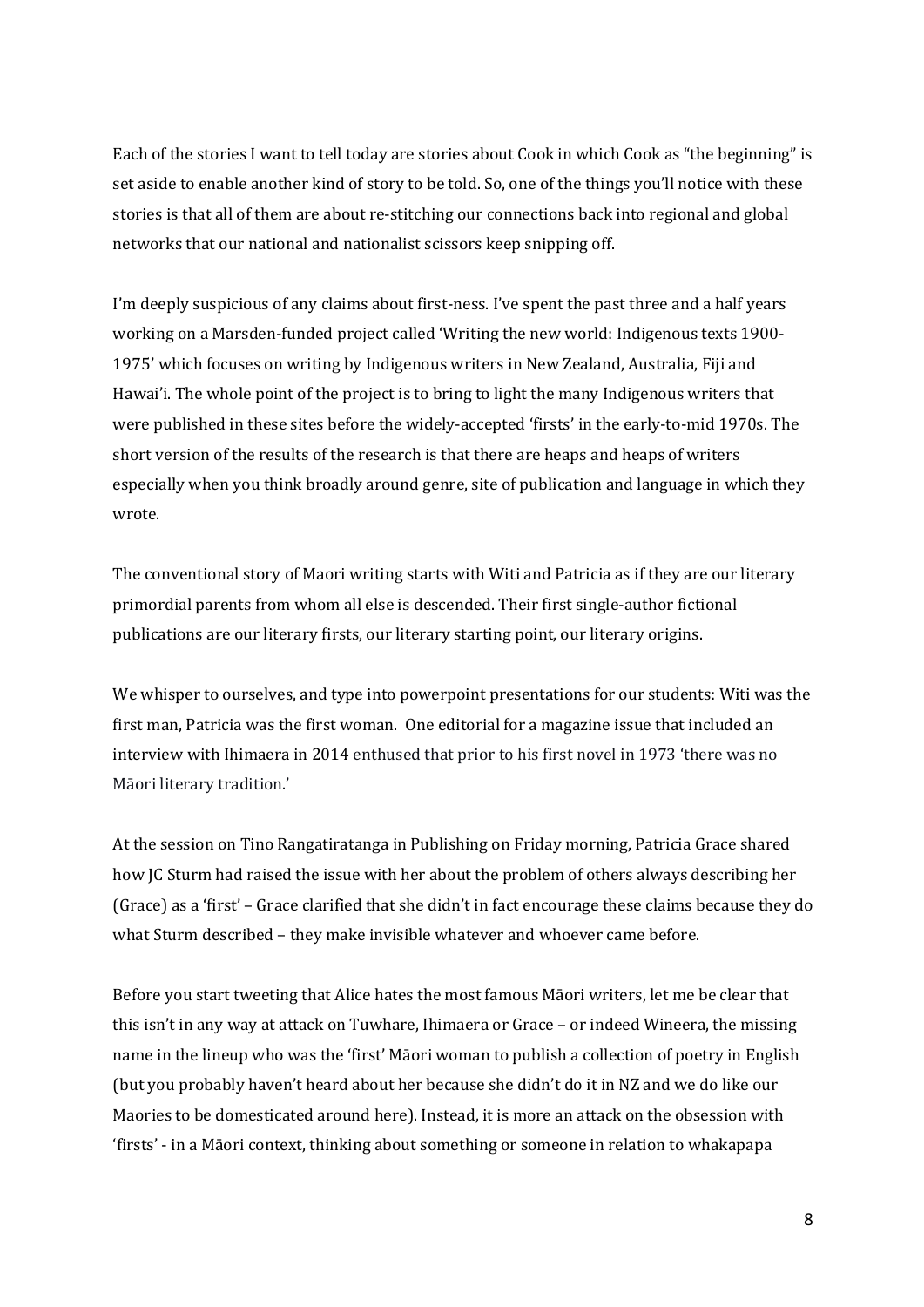doesn't diminish the significance but, instead, it enhances its mana by being positioned in a longer continuum.

The most obvious problem with thinking Māori (or Indigenous Australian, or Fijian etc) people didn't start writing until the 'firsts' of the 70s is that we don't think to look for or read the earlier writers. However, I've been reflecting a lot on the other effect of focusing on 'firsts' – and that's that the position of 'first' can also steal limelight or the microphone from writers that come after too. In all of the places I've been looking at, we are so careful to acknowledge our literary grandparents that their immediate descendants - the writers who published their own first works in the  $1980s$  and  $1990s$  – kind of disappear. We love new writers and new generations, and we love our literary kaumātua. I say these things without cynicism and with aroha.

But firsts make things disappear. The things that came before - but also, I've been realising, the things that came after. We talk about Cook all the time in a way that makes so many other things – and people and communities and networks - disappear.

Today I'm going to talk about three possible stories that we could tell about Cook.

Of could there are so many other stories we could tell that are about or connected to Cook that don't just end up either naturalising the New Zealand state or defending the ways that Cook was a nice bloke, so I've also brainstormed the titles of five more stories - I'll share the titles now just for fun. Yes they're long titles. Hey I work in the Humanities and write poetry on the side – rules about short titles were not made to be followed by the likes of me.

- The story of how scientific knowledge and research funding is never politically neutral, AKA How Cook really came to make scientific observations of the transit of Venus and the Indigenous death and trauma, as well as the claiming of places for the British crown, were a by-product.
- The story of Māori experiences of Cook and how these connect to how Indigenous peoples of the American hemisphere experienced Columbus, and how Indigenous peoples of parts of the Pacific experiences Magellan or Torres or whoever else.
- The story of how Cook wasn't the first European here it was Abel Tasman who gave these islands their first European name, and whose Dutch background ties New Zealand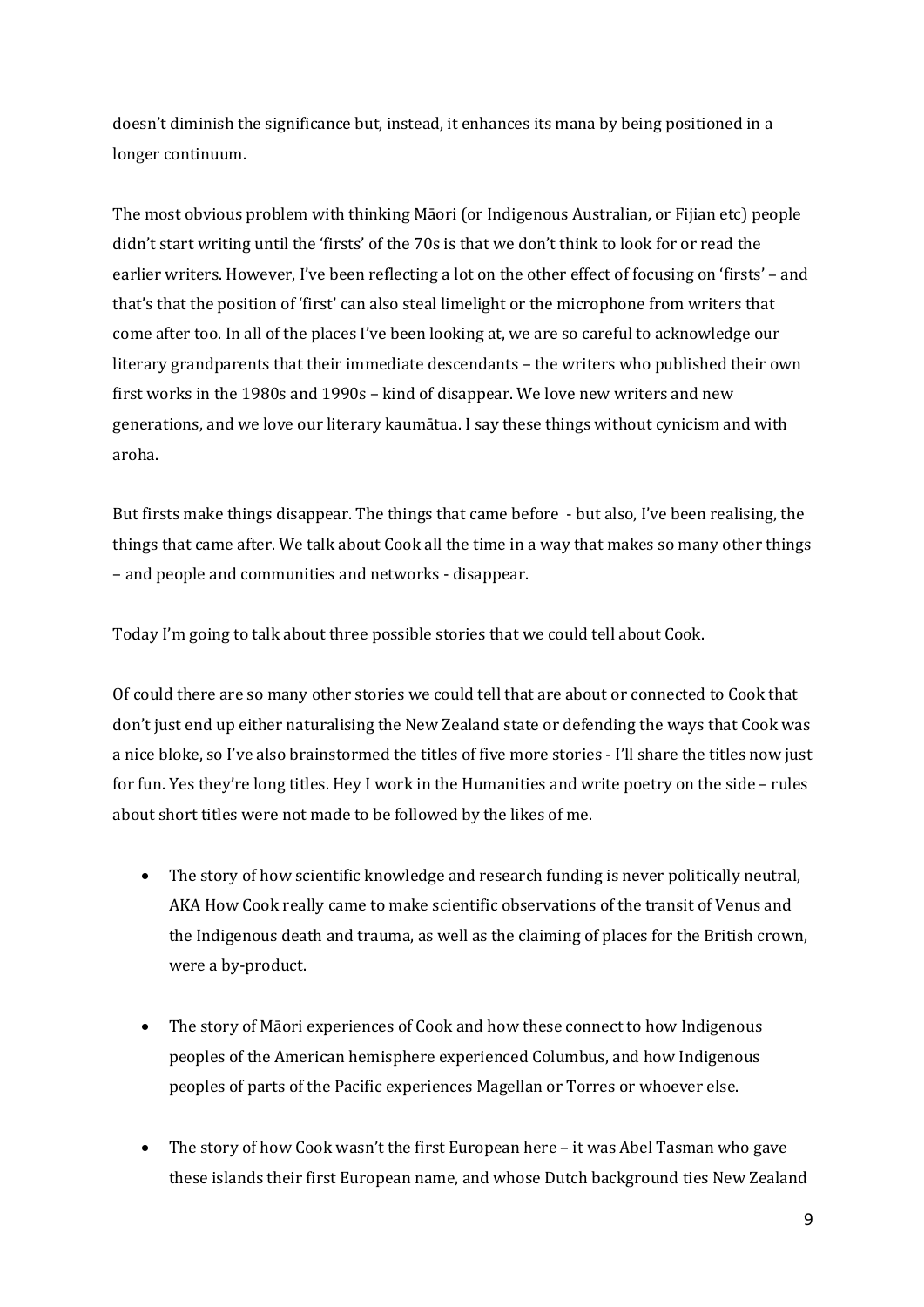to Dutch imperialism in the region, most prominent of which was in Indonesia, which upon independence began the ongoing process of violent human, environmental and political colonialism in West Papua.

- The story of Māori people who boarded Cook's various ships as the foundation generation of the massive number of Māori people who moved outside these islands in the late  $18<sup>th</sup>$  and early nineteenth centuries, through to the  $20%$  of the Māori community who currently live outside the political borders of New Zealand.
- The story of active Indigenous engagement with how we tell stories of Cook's legacy and the ways that popular media, mainstream publishing, academia and politicians rarely acknowledge and often undermine the intellectual, moral, cultural and community work of Indigenous activists specifically and Indigenous protest broadly. (refer to poem from Auckland Speaks weds nite Ngā Hinepūkōrero)

# **1)** The story of Cook and how it relates not just to colonialism but to structural **racism and white supremacy**

For my Christmas present to myself last year, I bought a really fabulous book I highly recommend by Seattle-based writer Ijeoma Oluo. It's called *Mediocre: the dangerous legacy of white* male power. It's a great book to read, and I will add that because of the title it's a great conversation starter to have on your coffee table or desk at work. Or, if not a conversation starter, a starter of rolled eyes or knowing chuckles, depending on who is noticing it.

I loved the book, but one of the things I kept thinking throughout it was that it repeated something you see in a lot of American stuff - where things like racism, colonialism and democracy are spoken of as if they have been historically produced and historically and contemporarily experienced only within the borders of that state. As if European representations of blackness, and imperial engagements with Indigenous peoples, didn't both precede and exceed the US colonies or nation state. As if European writers and thinkers had not being framing the discourse about race for centuries.

I don't think anything Oluo said was factually incorrect, but there was a missed opportunity to understand things in a broader context, and also perhaps a suggestion that such things didn't occur, or issues were completely different, elsewhere.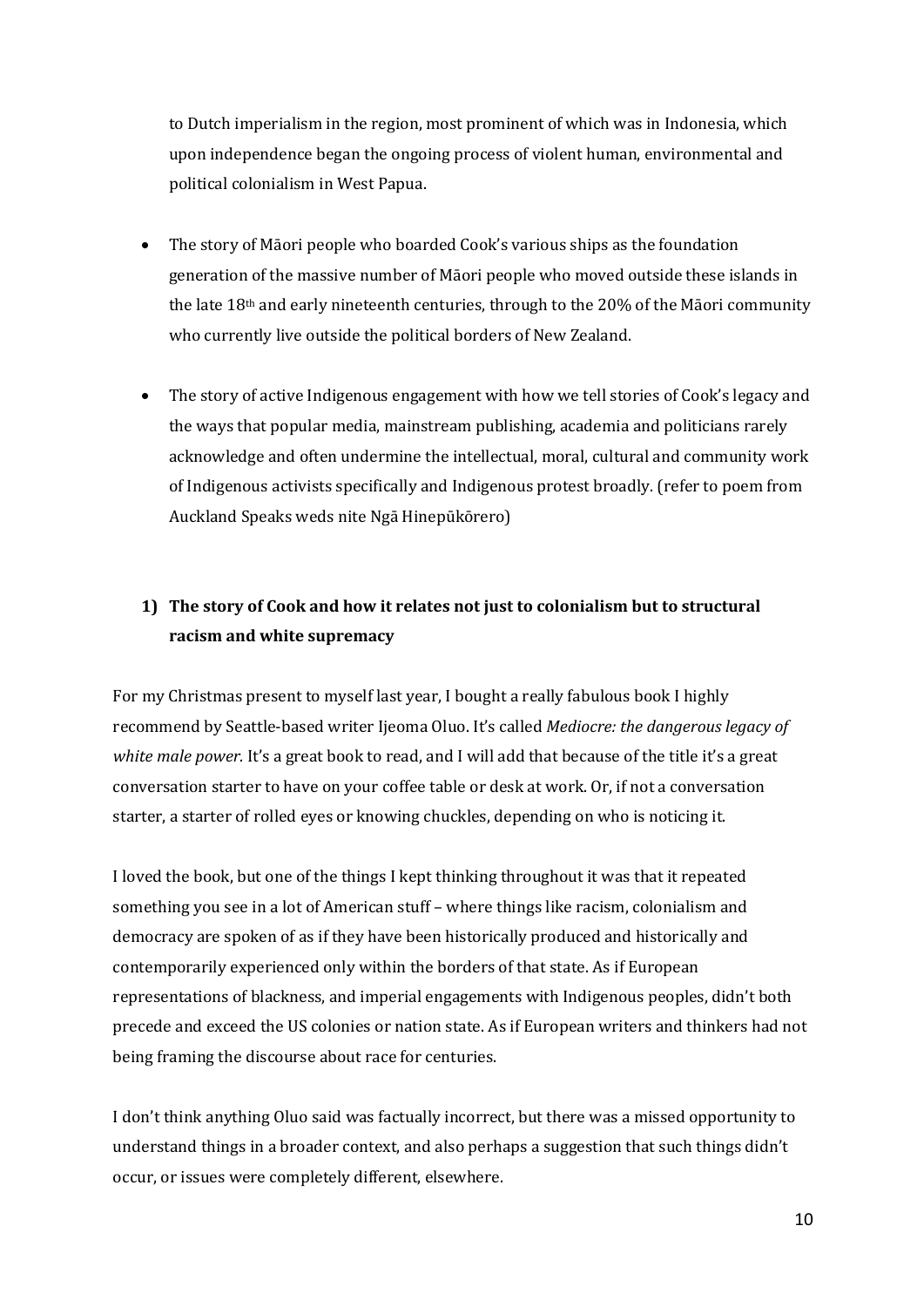In New Zealand lots of us like to roll our eyes about this sort of thing and condescendingly mutter things about US exceptionalism which is hilarious because we are obsessed with New Zealand exceptionalism.

Before working at in my present role, I taught in the department of Indigenous Studies at Macquarie University in Sydney where my students were convinced Cook left England to come to Australia. The fact that Australia didn't exist at the time makes this version of the story incorrect and anachronistic, sure - but the idea that intrigues me most is that way that stories in New Zealand and Australia about Cook focus on his arrival as if this was the sole and most important purpose of his trip to this part of the world.

It's entirely possible to tell a story about Cook being the first English person here, who set in motion a sequence of events (passing through the Declaration of Independence, the Treaty, the assumption and later delegation of British parliamentary power etc etc) and in this story we end up with the bounded state we live in today. This story is connected to a story about a man called Cook who left England to come to New Zealand. This is perhaps the main way we hear about Cook: as an essential part of our national origin story.

We desperately need stories that explain how we connect to places other than London, even if many of those connections pass through London.

Having taught in New Zealand university classrooms in which Indigenous students are a minority and in which Indigenous studies are a majority, I am convinced that we need to talk more about colonialism  $-$  as a global, multi-layered and ongoing project. It is really hard to understand what's going on here if we don't understand the context in which it has taken place and the logics of various empires. Too many students have never even heard of New Zealand's Realm nations (Tokelau, Niue, Cook Islands) despite the Cook Islands being named after the same dude whose name is used for the water between the North and South Islands here.

We need to talk more about colonialism in general but also about settler colonialism in particular – this relates to places like this where the form colonialism has taken is not merely resource extraction but also the mass migration of people from the colonial metropole to the extent that Indigenous people now form a minority in their own homeland. One of the central ideas of this body of work is famously articulated by the late Patrick Wolfe who wrote that "Colonialism is a structure, not an event."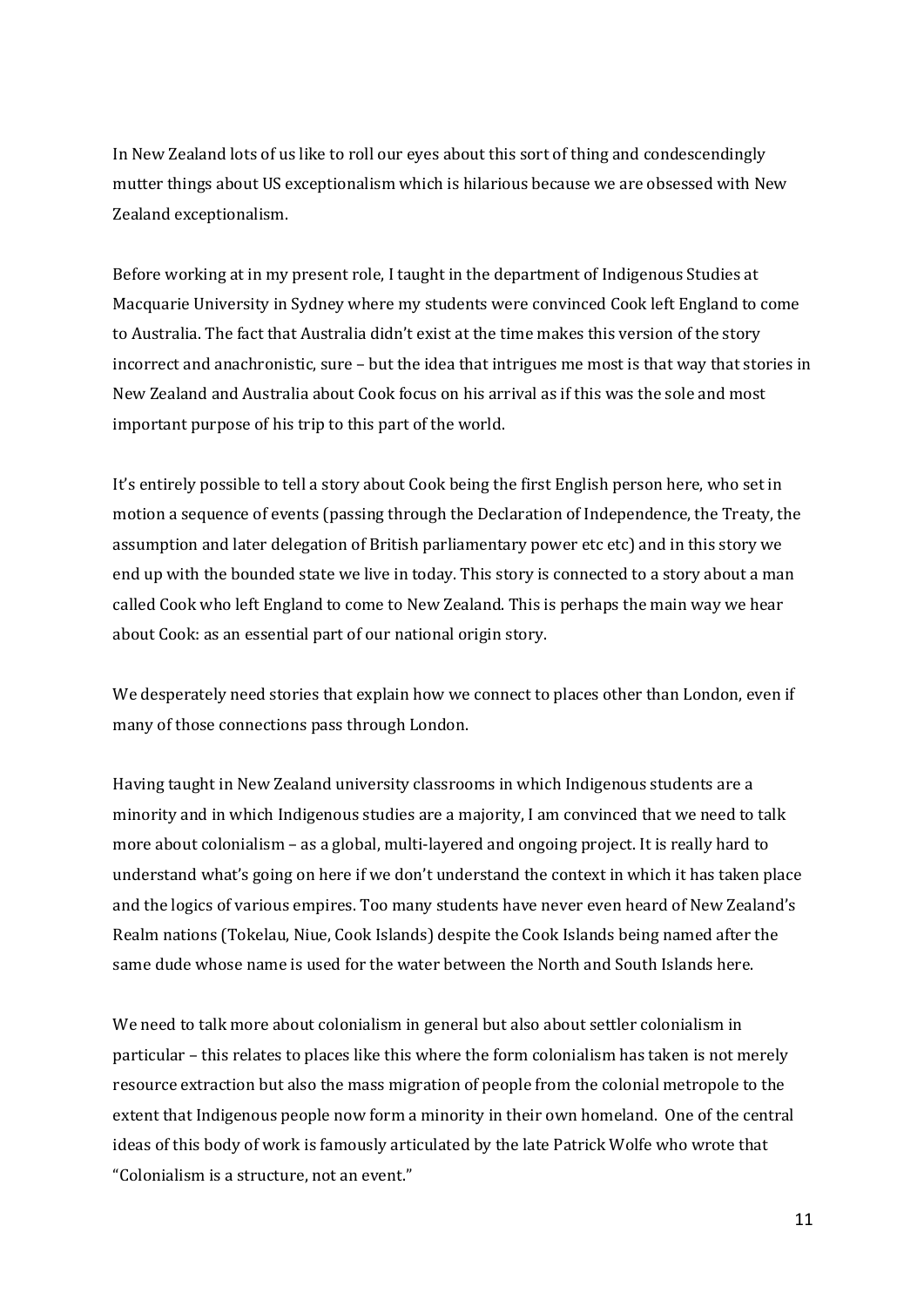This is why telling Indigenous people to 'get over' or 'move on from' colonialism is illogical. It's possible to 'get over' something that happened in the past, but how can you get over a structure in which you're enmeshed?

I'm not going to whip out my powerpoint and give you all my lecture on colonialism and racism, but I do want to draw attention to the impossibility of removing race from stories we tell about Cook – but also I want to suggest the impossibility of removing Cook from stories we tell here about race.

The feminist postcolonial thinker Sara Ahmed writes about the inherent place of history in any 'encounter:'

Encounters are meetings... which are not simply in the present: each encounter reopens past encounters... the particular encounter both informs and is informed by the general: encounters between embodied subjects always hesitate between the domain of the  $particular$  – the face to face of this encounter – and the general – the framing of the encounter by broader relationships of power and antagonism.

We could, if were brave, tell stories about Cook that get us talking about the devastating ongoing effects of racism in New Zealand, and we could start telling those stories by thinking about how white supremacy is reinforced when we refuse to talk about racism. We could use Cook as a starting point for understanding the "broader relationships of power and antagonism" not just in New Zealand but globally.

Some of us are already doing this – on Valentine's Day each year my social media feed is full of heartfelt posts from Indigenous people around the Pacific thanking the Hawaiians for killing Cook on 14 February 1779. We do this not to be crass or to advocate cannibalism, but to connect with one another and express the ways in which we understand not just our histories but our futures to be intertwined.

Yesterday afternoon I was proud to stand for a while with my mother and daughter in solidarity with the Palestinian community and their supporters on Aotea square. Our stories of Cook *here* must not distract us from or blind us to many other sites and forms of colonialism; I am seeking to suggest this morning that it's at least theoretically possible for stories about Cook to make these complicated global links visible.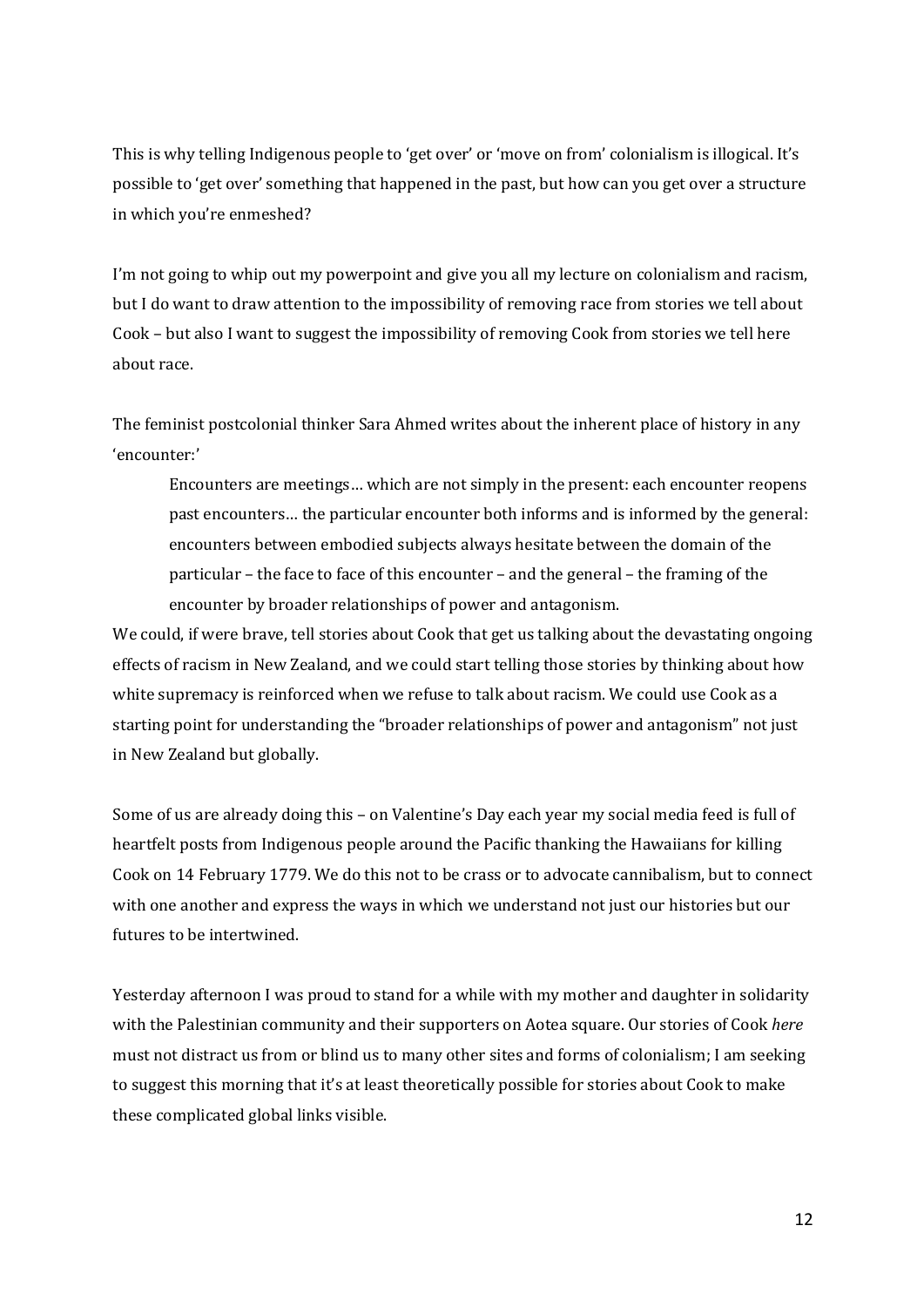Our stories of Cook need to explain why we need a Māori Health Authority and why such a thing isn't apartheid or racist. Our stories of Cook need to provide ways for people on City Councils to understand why there is such a broad call for Māori wards.

If our stories about  $\text{Cook can'}$  help us understand these, they are doing the opposite – they are helping us *mis*understand them.

On some level, the question of whether Captain James Cook was or wasn't personally racist is irrelevant. Whether you would accept a friend request from him on Facebook or follow him on Twitter because you think he was actually a nice guy is entirely up to you.

What we do know is that his visit here in 1769 wrenched this place into an already-developing British imperial world which was just one strand of broader European imperial networks and these both underpinned and continue to have a life in all forms of structural racism here.

### **2)** The story of how these islands are a part of the Pacific

Speaking of structural racism...

I work at the University of Waikato. At the Faculty of Māori and Indigenous Studies, where I have worked since the beginning of 2017, we have a subject students can study called 'Pacific and Indigenous Studies' which means they graduate with training in the two separate disciplines of 'Pacific Studies' and 'Indigenous Studies' and, importantly, they understand the important ways these disciplines do and don't relate to each other.

In PACIS100, our foundation paper, we start with the connections between Māori and the Pacific region, as well as the connections between the Pacific and Aotearoa. These are two of my favourite lectures to give to the first years, because they often end up helping the Māori and Pasifika students see each other with new eves - and also because so many students live in worlds in which 'Māori' and 'Pacific' aren't tucked away in neat little boxes apart from each other from which the only view is of the state. And, because the lectures challenge so much of the logic of national narratives which shout at them regardless of what they experience in their own quiet lives.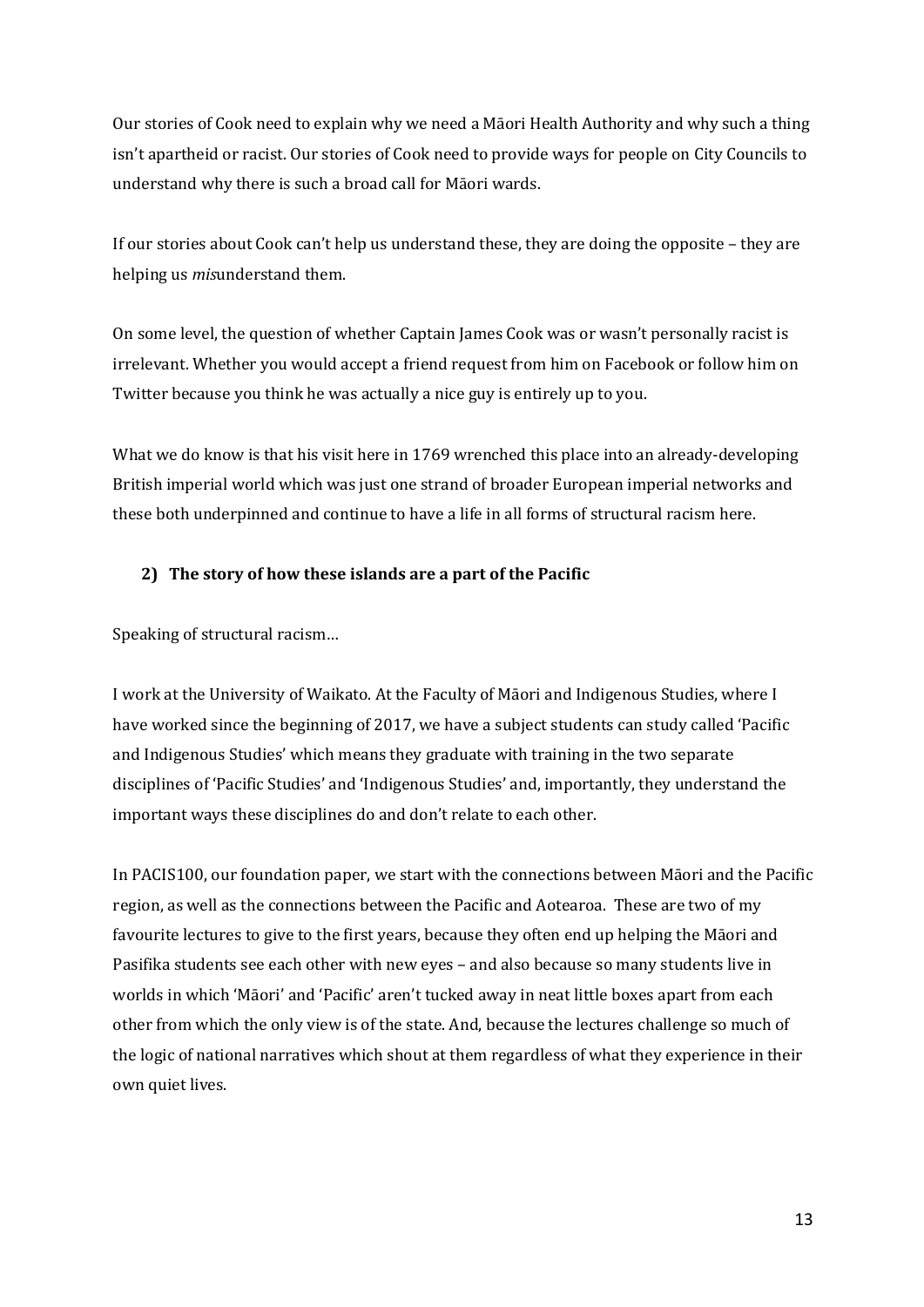Like many people, I first realised the significance of Tupaia in the story of Māori encounters with Cook from reading Anne Salmond's *Trial of the Cannibal Dog*, an expansive text that was published, to put it in context for me, when I was about halfway through my PhD.

Because I studied for my doctorate in the US where the PhD takes several years and includes a bunch of coursework and learning two languages and a whole lot of stuff before you decide what your dissertation (thesis) is going to be about, I had just gotten underway with my research and thinking by this halfway point. My focus for my dissertation was on what I called 'comparative contexts' of Māori writing in English, and I was interested in what happens when we think about Māori writing as Pacific literature, Indigenous literature, Postcolonial literature or New Zealand literature - in that order.

Although I was enrolled in Cornell which was in Ithaca in upstate New York, by my fourth year I started really missing the ocean so I moved to Hawai'i.

I was part of some really wonderful communities in Ithaca – including the community around the long-established American Indian Program (which was one of the main reasons I had gone there in the first place), and informal networks of New Zealanders at Cornell which meant I made a soft but invigorating landing when I first arrived in Ithaca in the vibrant social and intellectual posse of Michelle Elleray and Anne Lyden (now based in Toronto) and my flatmates from my first year, Jolisa Gracewood and Richard Easther (who are here today, having relocated to Auckland after post-Ithaca stints in New York city and New Haven). I often think of the evenings spent with all of them over kai in our respective lounges during my first semester at Cornell – three Pākehā from very different backgrounds, one Tongan and one Māori - to have functioned not only as a great social space but also an additional graduate level course in thinking critically about New Zealandness.

But in Ithaca I was landlocked and wanted to be near more people who had heard of where I was from. I also, at the time, thought this would be my one chance to be in the unique and rich intellectual space of the University of Hawai'i-Mānoa before I moved home and lived in New Zealand for the rest of my life. (This is hilarious looking back, considering how much I have continued to move between here and overseas through my academic career. Funnily enough, I ended up returning to that university (UH) as an Associate Professor back in 2012.)

I had randomly (not that I believe in such a thing, of course) been introduced by Robert Sullivan to three fabulous Hawaiian writers and literary scholars, ku'ualoha ho'omanawanui, Ka'imipono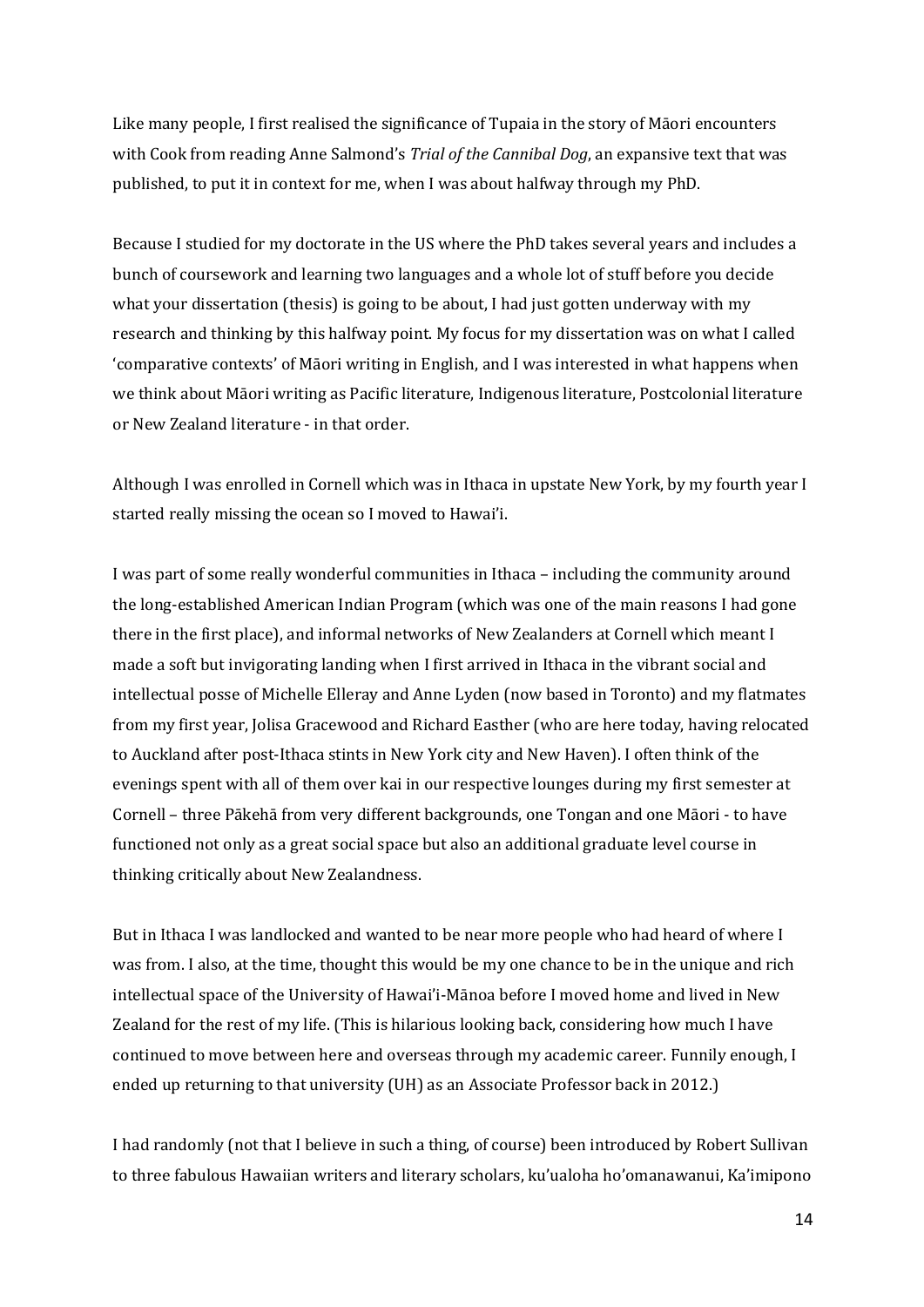Kaiwi-Kahumoku and Brandy Nālani McDougall when I had been on a research trip in Auckland the year before. At that time Robert was teaching in Hawai' too. I had this sense that these were conversations I wanted to be a part of.

So, thanks to some additional mobility enabled by a Fulbright award, I flew to Hawai'i in mid-2003 and spent a year living in a tiny room and writing my first full thesis draft on a blueberry clamshell laptop. I didn't have a formal affiliation with the University, although I am grateful for the way that less official connections provided me with the resources and networks I craved. A senior Samoan scholar in English (Sinavaiana) went on sabbatical and let me use her office, and the Centre for Pacific Islands Studies gave me an affiliation that enabled access to the library.

The first week that I got to Honolulu I stayed with the parents of a guy who went to university with Lauren, my downstairs neighbour in Ithaca. They generously let me stay in their downstairs spare room while I found a place to rent. After I'd been there for a few days and realised the enormity of stretching an Ithaca budget across even an extremely modest Honolulu life, I realised this had been a stupid idea and I should stop being so spontaneous and theatrical in my life and doing things like moving to Hawai'i to feel some kind of vibe - intellectual, social or cultural. 

I wondered what to do, and thought I might as well at least read the stack of books I had dragged back to their little guest room from the library. I picked up a book called *Islands and Empires* by Ernest Dodge, and read:

> In the course of his circumnavigation and survey of New Zealand Cook was in constant contact with the Maoris [sic]. Beads and nails were good currency for fish and sweet potatoes, but curiously enough large sheets of tapa obtained earlier at Tahiti were the best trade articles and were valued more highly by the New Zealanders than anything else the English could offer.

I sat there, blinked, and read again.

In the course of his circumnavigation and survey of New Zealand Cook was in constant contact with the Maoris [sic]. Beads and nails were good currency for fish and sweet potatoes, but curiously enough large sheets of tapa obtained earlier at Tahiti were the best trade articles and were valued more highly by the New Zealanders than anything else the English could offer.

The author decided the next sentence after this one should be one that clarified what this meant for Cook's side of the interaction: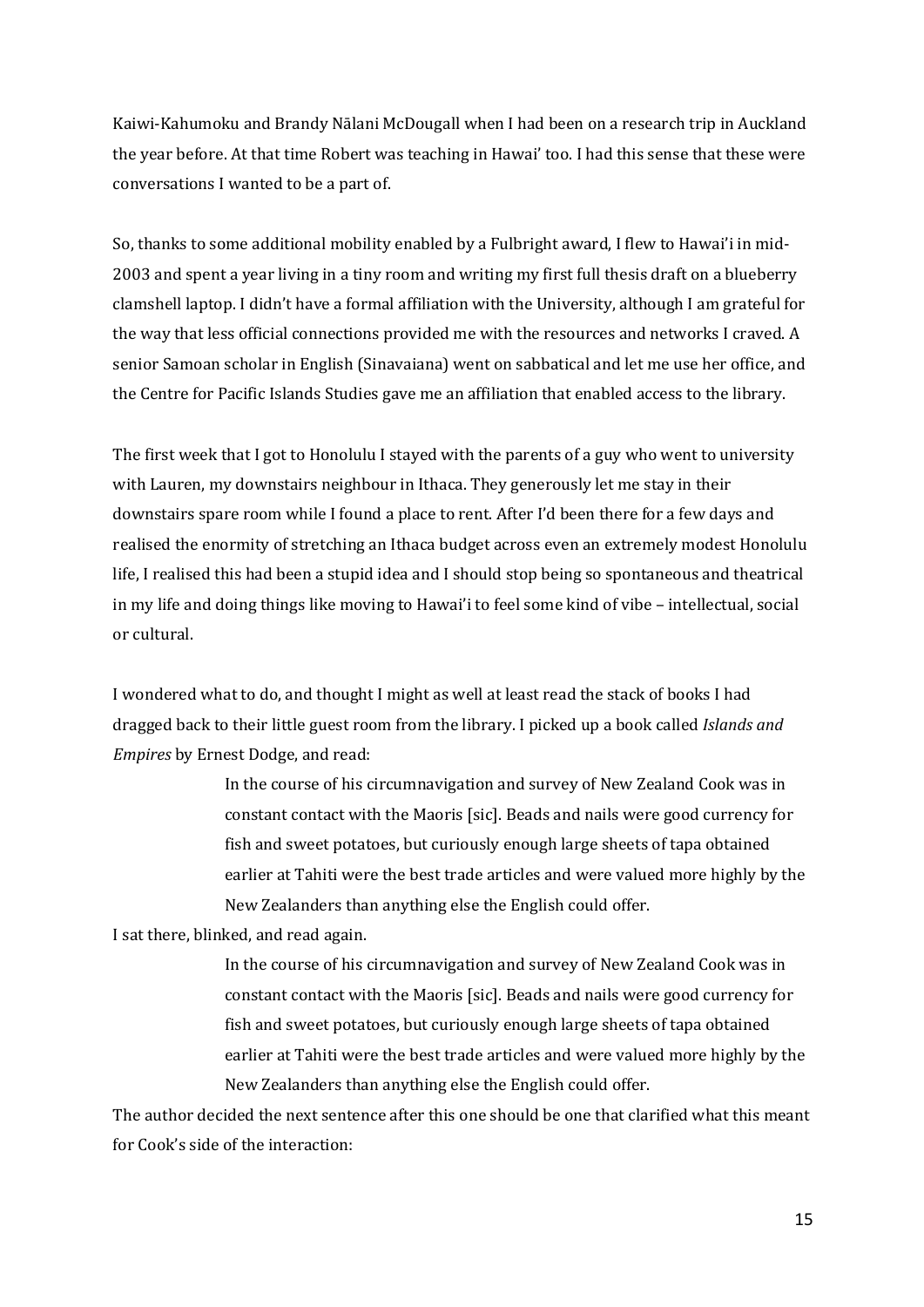Thus began the first inter-island trade in native products by white men in the Pacific.

But I had a sudden rush of realising that this wasn't the only possible next sentence – that the story could continue by considering why and how "the Maoris" – my people! – connected more with tapa than with beads and nails.

And I have more slowly come to realise over the almost two decades since reading Dodge's phrase "curiously enough" that the phrase is an apt totally understated euphemism for the gaping chasm between Indigenous and non-Indigenous scholarly, cultural and political conversations. "Curiously enough," what I write about is not *for me* just a matter of curiosity.

I find it astounding that he wrote a sentence about a fascinating juxtaposition of worldviews, values and networks - where British expectations of what Māori would value were not just not met because Māori didn't like stuff from other places - but weren't met because there was another whole system of value taking place that we glimpse in the reaction to the tapa. And then his next sentence was 'so anyway back to the interesting thing, which is white men and money.' I find it astounding – maybe even "curiously enough." But I don't want to be derailed by Dodge, just as I don't want to Cook to play too big a part in  $my - or our - story$ .

I knew in that moment, reading those lines in Dodge's book, that I was in the right place to write my dissertation – yes, it felt like a tohu - and that there was a place for storytellers that didn't think stories about Cook in New Zealand were all best treated as explanations for new knowledge about white men.

I kept reflecting on this insight, and then Salmond's book came out, and I finished the PhD in which, in one chapter, I traced the tapa reconnection story as a way to think about the instinctive relationship between Māori and the Pacific region.

The place of Tupaia in revised stories of Cook has been incredibly productive for many of us. Shortly after I moved back to New Zealand to take up a position at Victoria, I saw Michel Tuffery's "First Contact" exhibition at Pataka – in which he rethinks, reclaims, reimagines and recasts Cook but also Tupaia – and I was particularly taken by the way Tuffery added Tupaia's perspective into how we engage Tupaia's famous painting of exchange of koura and tapa between Banks and a Māori man in 1769.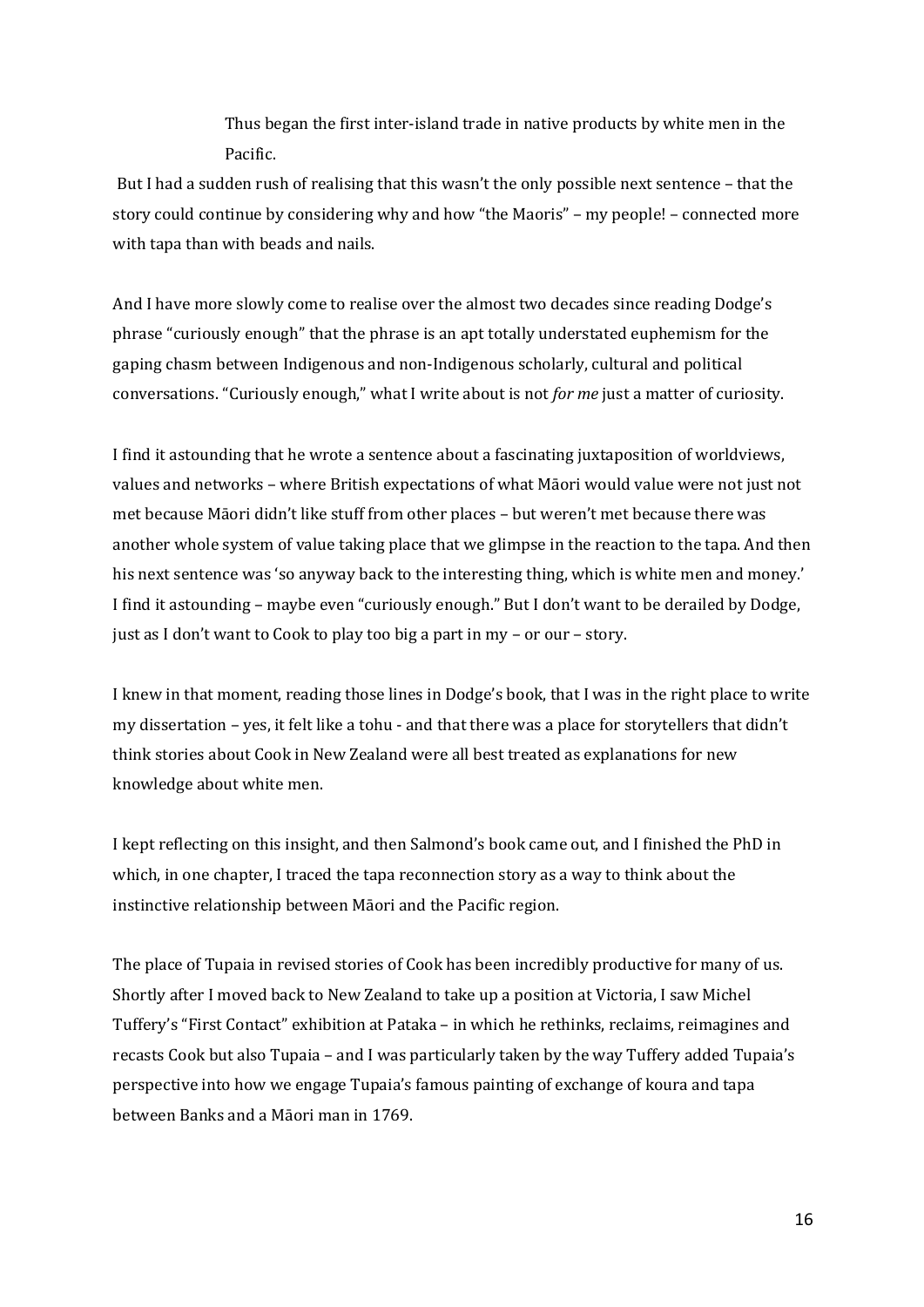Banks was asked later in his life about the moment of exchange depicted in Tupaia's painting, and he responded by recalling an exchange of koura for nails rather than tapa, which beautifully and violently demonstrates the power of European assumptions about colonial encounters. And, the ways these assumptions can be held even in the face of usually acceptable forms evidence found in colonial archives. How are we meant to remember the painting represents the exchange for tapa that Māori valued most highly in that moment of encounter, when Banks himself - who was there - had forgotten it?

False memories that evacuate the presence of Indigenous people, products and networks have been a bit of a theme here in these islands.

The late Tongan thinker and writer Epeli Hau'ofa, whose thinking is central to Pacific Studies as a discipline and to Pacific studying people in so many places, clarifies the ways in which colonialism has chopped the dynamic networks of our region into small discrete parts, and how rethinking mobility and connection can help restore the sense of region to this region:

the contemporary process of what may be called world enlargement that is carried out by tens of thousands of ordinary Pacific Islanders right across the ocean... making nonsense of all national and economic boundaries, borders that have been defined only recently, crisscrossing an ocean that had been boundless for ages before Captain Cook's apotheosis.

So, when I lecture the first years in PACIS100 about Māori connections to the region, we don't just look down from drone view at maps of a region and little arrows showing human migration, language families, oral traditions, mitochondrial DNA, and the distribution of particular pottery, chickens, pigs and dogs (although we do look at those too). We also look across, from beach view, at the moment at which Māori connected with Tupaia and the tapa.

The profound change to how we as Māori can recall who we are when we shift our attention from the state for long enough to nurture our regional connections inspired my first book in 2012, *Once Were Pacific: Maori connections to Oceania.* I am deeply committed to what's possible when we as Māori push ourselves to remember in meaningful ways that New Zealand has only been our key site of reference for the blink of an eye in the context of the stretch of time humans have been in the region. I opened that book with words from Cook's own journal, which is something I had forgotten until I wrote a 250-thing list. ## **191 With Tapa**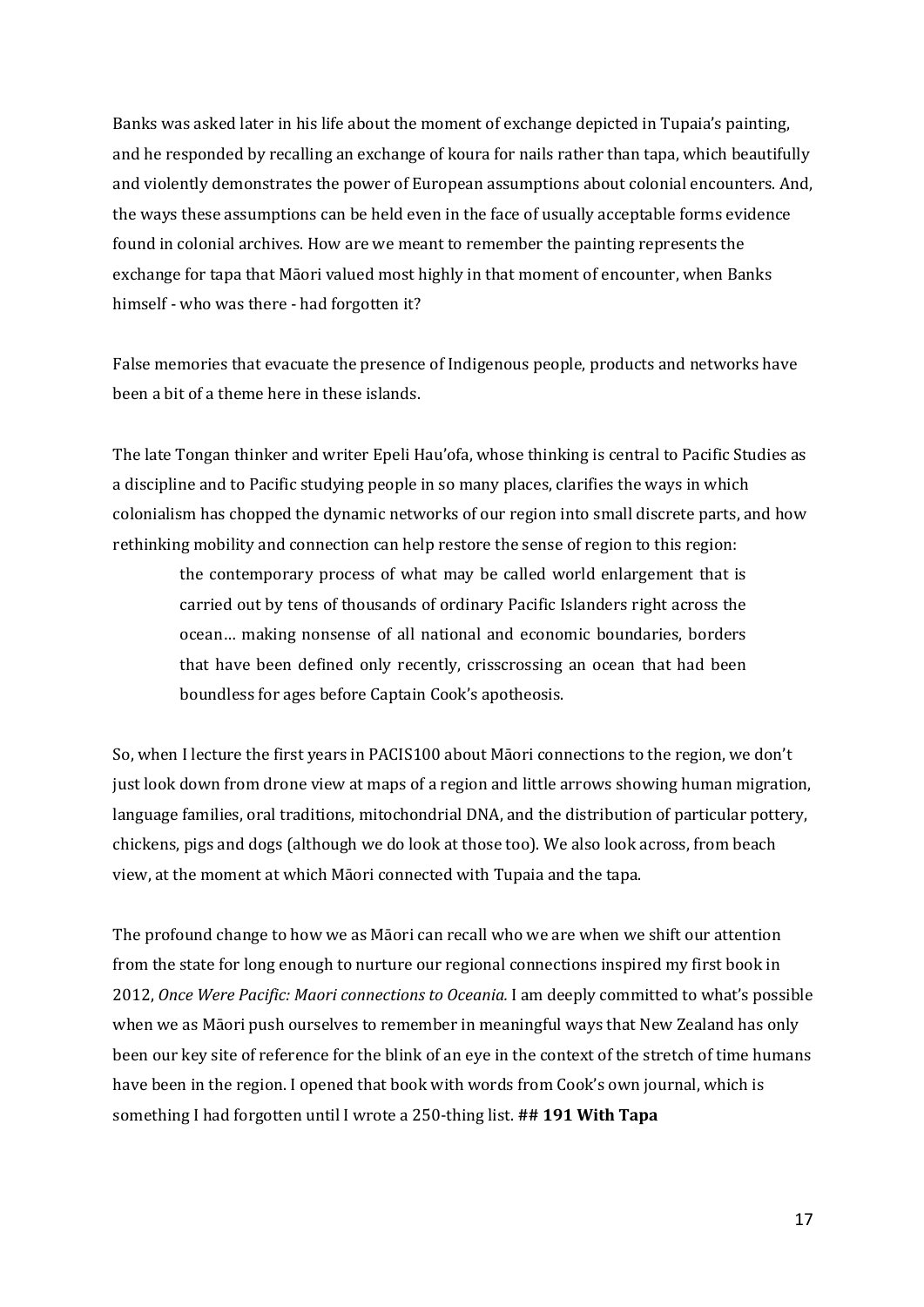*I chastise myself for taking on this task. Who am I to write about Cook? I've never written about him before! Then I realise that this isn't true. His words are the very first words of my book Once Were Pacific. I was intrigued and inspired by his description of still-existing paper mulberry in Aotearoa and Māori responses to the Tahitian tapa they saw on the Endeavour in 1769:* 

*We met with about half a Dozn Cloth Plants, being the same as the inhabitants of the Islands lying within the Tropicks make their finest cloth on: this plant must be very scarce among them as the Cloth made from it is only work in small pieces by way of ornaments at their ears and even this we have seen but very seldom. Their knowing the use of this sort of Cloth doth in some measure account for the extraordinary fondness they have shew'd for it above every other things we had to give them, even a sheet of white paper is of more Value than so much English cloth of any sort whatever.*

*After Cook's opening words, I spend the rest of the book unpacking the ways in which we as Māori do and don't articulate our connections with the rest of the Pacific; I end with a hope that we learn to see these connections outside and beyond what we can see through the colonial spectacles Cook and his legacy have forced us to wear, as if our vision needed*  correction in the first place. And yet, the book starts with Cook. He becomes the line in the *sand, the pivot, the start. Oh dear. I am still trying to think about the fact I'd forgotten that he was front and centre in this way. Cook: ubiquitous, ever-present, inescapable. Cook: can't see him for looking. Cook: hidden in plain view.* 

I say to the PACIS100 students, and I say to you today, the painting by Tupaia depicting Māori engagement with Pacific tapa is something to remember when the state makes us fight each other for crumbs. But Tupaia's very presence that enabled him to paint the picture in the first place is the evidence you can tuck away up your sleeve for the next time someone tries to tell you that there was an historical period in these islands after Cook's arrival during which everyone was either Māori or European. Non-Māori Pacific people have been here as long as any Pakeha person's ancestors have been here. As long as English people have been here.

This might sound like quite a small point to be so dramatic about. But, I hear this idea all the time that New Zealand is somehow a country produced by the relationship of two peoples -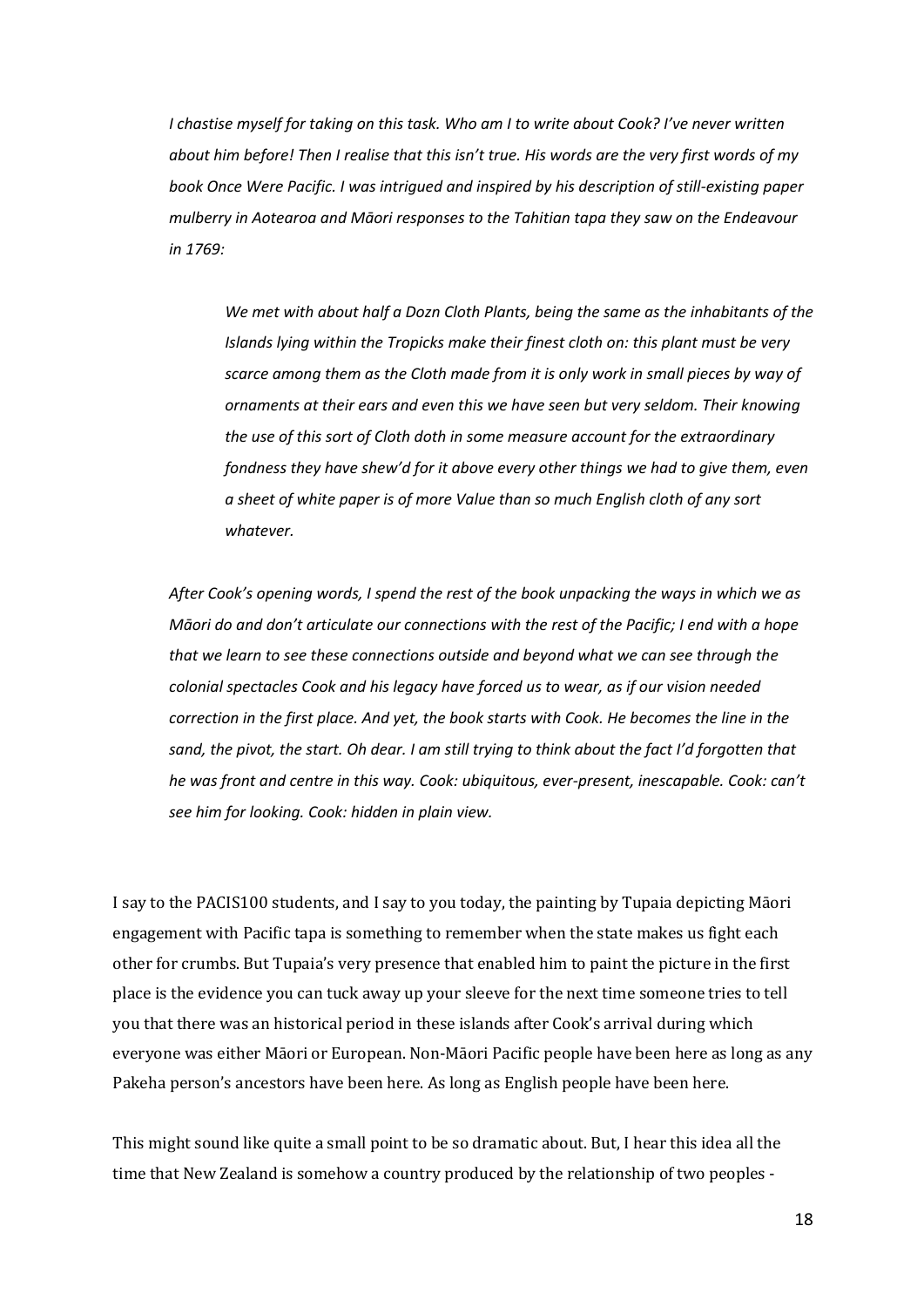Māori and Pakeha – and then some other random beige people who rocked up in the later nineteenth or mid twentieth century. 

I even hear it loudly said (or quietly underpinning) ideas about the Treaty – this idea that Māori signed a Treaty with Pakeha rather than with the Crown.

I hear people thinking that biculturalism is a tool of accounting in which the cultures are counted  $(1 + 2 = bi)$  instead of an analysis of diplomacy in which we clarify the two parties involved in an agreement (Māori, and the Crown/ non-Māori). I cannot tell you how many times this idea then seeps into bizarre suggestions that Māori commitments to things Māori are myopic or racist because what about all the Pacific Islanders (or Asians, or whatever other group of non-white people are scapegoated to reinforce white supremacy). 'But what about multiculturalism?' is a fervent cry of anti-Indigenous white supremacists everywhere.

When I was prepping this lecture I remembered that in a footnote in my PhD I also took my first steps towards more metaphorically working with this Dodge-y moment of Māori connection with the region:

Further, when Māori first came into contact with Cook's ships they did not recognise them as being captained by Cook; to Māori, it was apparent that Tupaia, the Tahitian explorer who travelled with Cook and provided translation as well as navigational services, was in charge. I am grateful to Robert Sullivan for pointing this out to me, and suggesting that I consider its place in this metaphor. I regret that I am still unsure as to exactly how this part of the story fits within this allegory, but I wonder if it emphasises the role of Oceanic practitioners and scholars already operating within the University system. It is their ability to operate within many knowledge spheres that earns them not only a place on the ship (Tupaia was highly respected by the Europeans on board, especially Cook) but also recognition of a place within the academic structure. It is not, after all, for us to second-guess Māori and chuckle at their innocence as to the 'real' captain; for Māori, Tupaia was in that position. This is, of course, not to naively downplay the issue of power in this situation; just as Tupaia was ultimately at the mercy of Cook, so too Oceanic scholars are ultimately – even if they occupy crucial roles – at the mercy of the institution.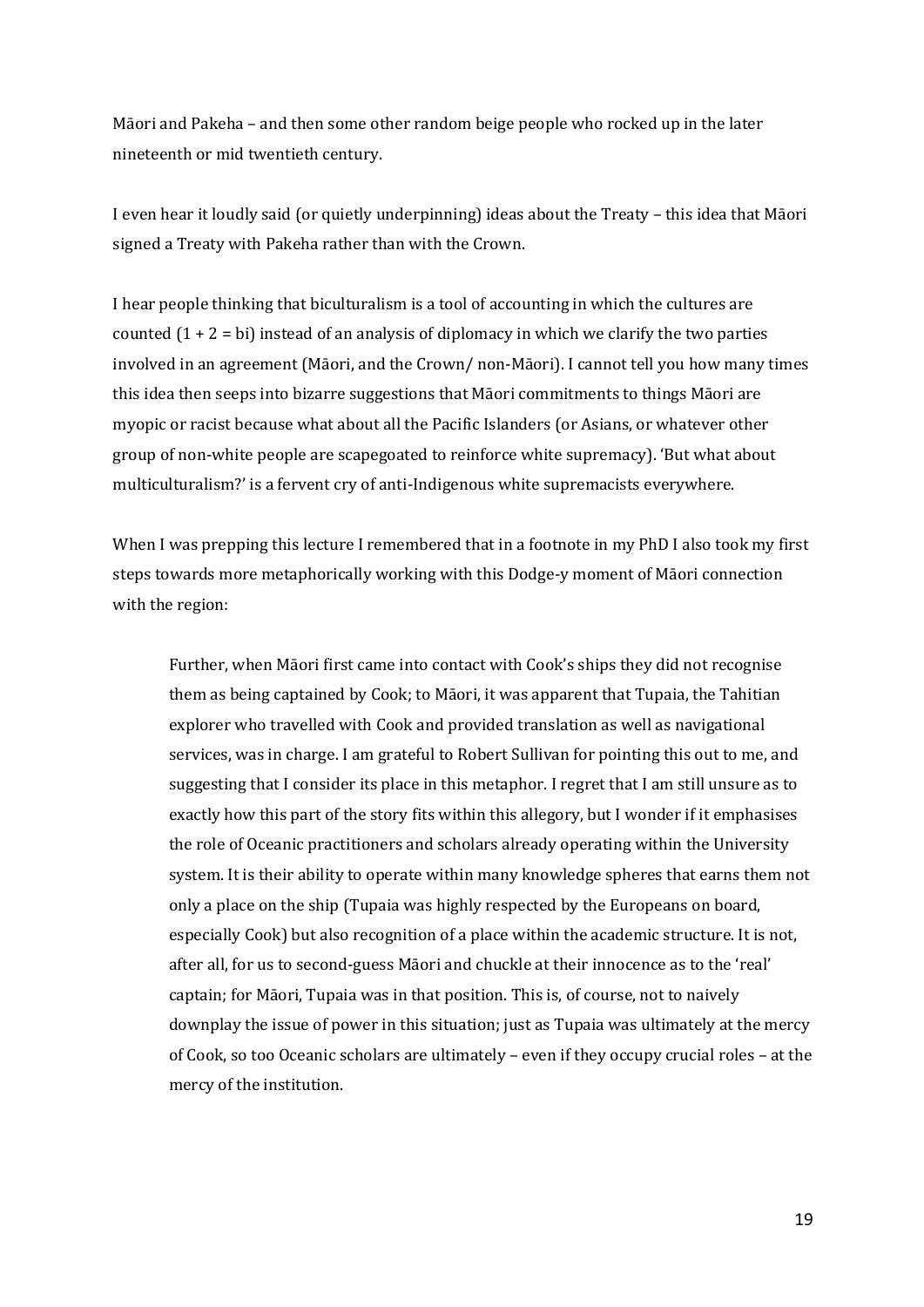A few years later, I thought about this metaphor again and wrote a poem as I sat in a lecture theatre at the University of Auckland listening to the Tahitian scholar Titiaua Porcher speaking in French (a language I cannot understand) about Tahitian writing.

**Titaua's ship.** (for Titaua Porcher)

another time we saw you: you arrived on your ship loaded with tapa and other gifts from your home

you spent time talking genealogy: catching up and trading stories with relatives you hadn't seen for generations

you came with tapa in sheets of impossible size: proof of what we'd thought were grandparents' myths about our shreds of paperbark stories of Hawaiki.

we knew you'd brought the ship to come and find us: next time Cook came we asked him where you were -

we've waited for your return.

this time, your ship was shaped like a lecture theatre once again it was loaded with things from your home

though they all spoke with confidence about the cargo in their hold, and I couldn't understand a word you said, I know this is titaua's ship

one day, e hoa, this won't be a ship anymore: one day this will be our waka

# **Story #3 The story of how creative people have already been telling different stories about Cook and its aftermath**

Wait  $-$  is it okay to read a poem as part of a lecture?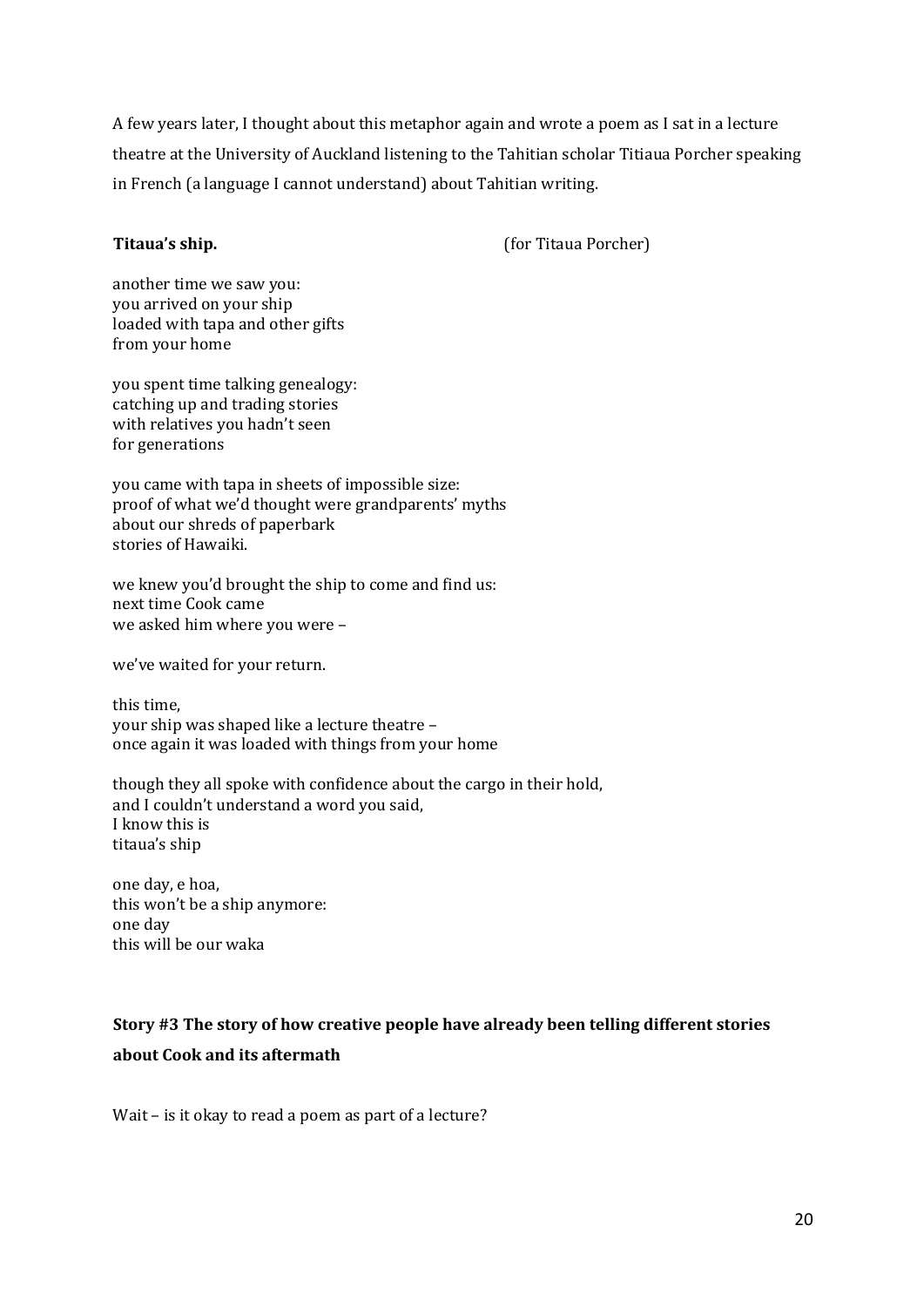I'm mindful, and humbled, that this is the Michael King memorial lecture. There are a few things I share with Michael King - like connections to Wellington and to Waikato University, and an interest in history. I also want to acknowledge that he and I have some differences too, and I suspect we may have had shared some tense mutterings about what it means to be Indigenous here if we had ever met for a cup of tea.

Two weeks ago I met with final-year undergraduate students soon to graduate with majors in Māori & Indigenous Studies – one of their requirements is to complete a paper called Mātauranga Maōri. I popped in to run a session on Mātauranga and writing, and as a book nerd of course I dragged a giant bag full of books across campus so we could enjoy a bit of show and tell and so they could see - actually see and touch in 3D, not just read from a powerpoint - the sheer bulk of the Māori written archive.

One of the texts I took was the book-length collection of essays *Te Ao Hurihuri: the world moves on* – *aspects of Maoritanga* published in 1975 and edited by Michael King. It's an extraordinary book that contains written chapters and recorded kōrero from a wide range of knowledgeable Māori thinkers, and it feels - if you'll forgive me - incredibly contemporary in many parts.

Writing about the purpose of the book, King explains "this book has further intentions. The first is positive. It is to show that Maori things can and should be written about by Maori participants rather than by Pakeha observers. Hence the strong element of subjectivity in many of the contributions. The second is negative. It is to suggest that Maoritanga is not something homogeneous. It is not something that can be packaged, slotted into the education curriculum and plucked out in the same form for all students in all parts of the country."

One of the things I love about this book, which is why I wanted the students to see it, is because it is a rich repository of Māori writing and thinking. But one of the other things I love about it is his clear articulation of the limits of so many ways of thinking about Māori. I enjoy reading King's description of the difference between "Māori participants" and "Pakeha observers" and the way he writes about the various, specific and multiple knowledges held by Māori. It feels so contemporary, which is actually another way of saying relevant, but also perhaps an admission that some of the Māori scholarship we revere as being the 'first' to make certain claims can turn our attention from the massive range of work that came before.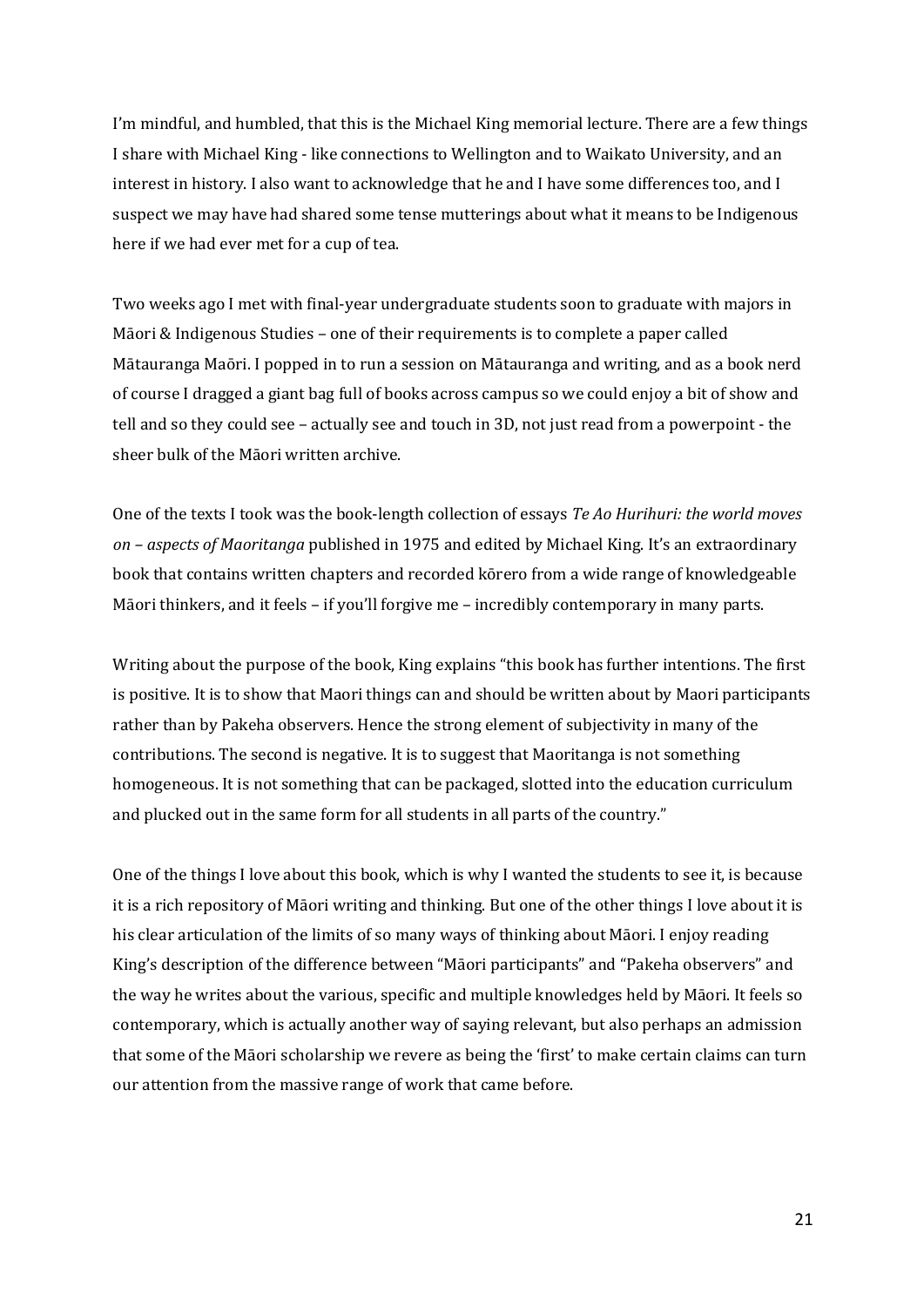This book came out in 1975 – the year of the Land March. This was also the year I was born, which means that this incredible published collection of diverse Māori perspectives has been on a bookshelf - somewhere - every day I have drawn breath.

The follow-up text *Tihe Mauri Ora* that appeared three years later, also edited by King, includes what I reckon anyway is one of the foundational essays for my own specific field of Māori writing in English – the chapter by Witi Ihimaera and Patricia Grace "The Maori in Literature." Perhaps the inclusion of this chapter by Ihimaera and Grace reflects King's own commitments to including an understanding of creative worlds, works and people alongside an understanding of history. Certainly he produced biographies of key New Zealand literary figures amongst his impressive range of publications.

I want to include Michael King as I trace a whakapapa of people who understand the place of creative people in the production of new stories but also in the life of any place. I want to thank him for his work, and acknowledge his ranging between writers and histories as I justify or explain why a poem can belong in a lecture.

I assume an Auckland Writers Festival audience will not mind the occasional poem, and will think that creative work has an important contribution to make to the ways in which we tell and retell histories with an eye on what different futures are made possible or foreclosed by such telling. 

Indeed, Tusiata Avia's *The Savage Coloniser Book* which prize for poetry just a couple of nights ago adds additional Cook-focussed poetry to work by Sullivan, McDougall and many others.

To provide a glimpse of the political potential of creative work, I want to shift from the published work of wonderful poets to an exercise in imagination on the part of some undergraduate students. When I was based at the University of Hawai'i-Mānoa, one year I taught an undergraduate course called 'Pacific Genre Fiction' in which students were put into groups during the first week of the course and asked to prepare a presentation for the rest of the class on a specific "popular" genre. As well as covering its major features and some of its key texts and authors, the group had to write about the first day of class in the style of their assigned genre: romance, science fiction, mystery, fantasy. The science fiction group did a great job of reframing—as I'd expected—the class session we'd spent together and the classroom space in which we'd met, but they also reframed the places I call home: Aotearoa, New Zealand and Oceania.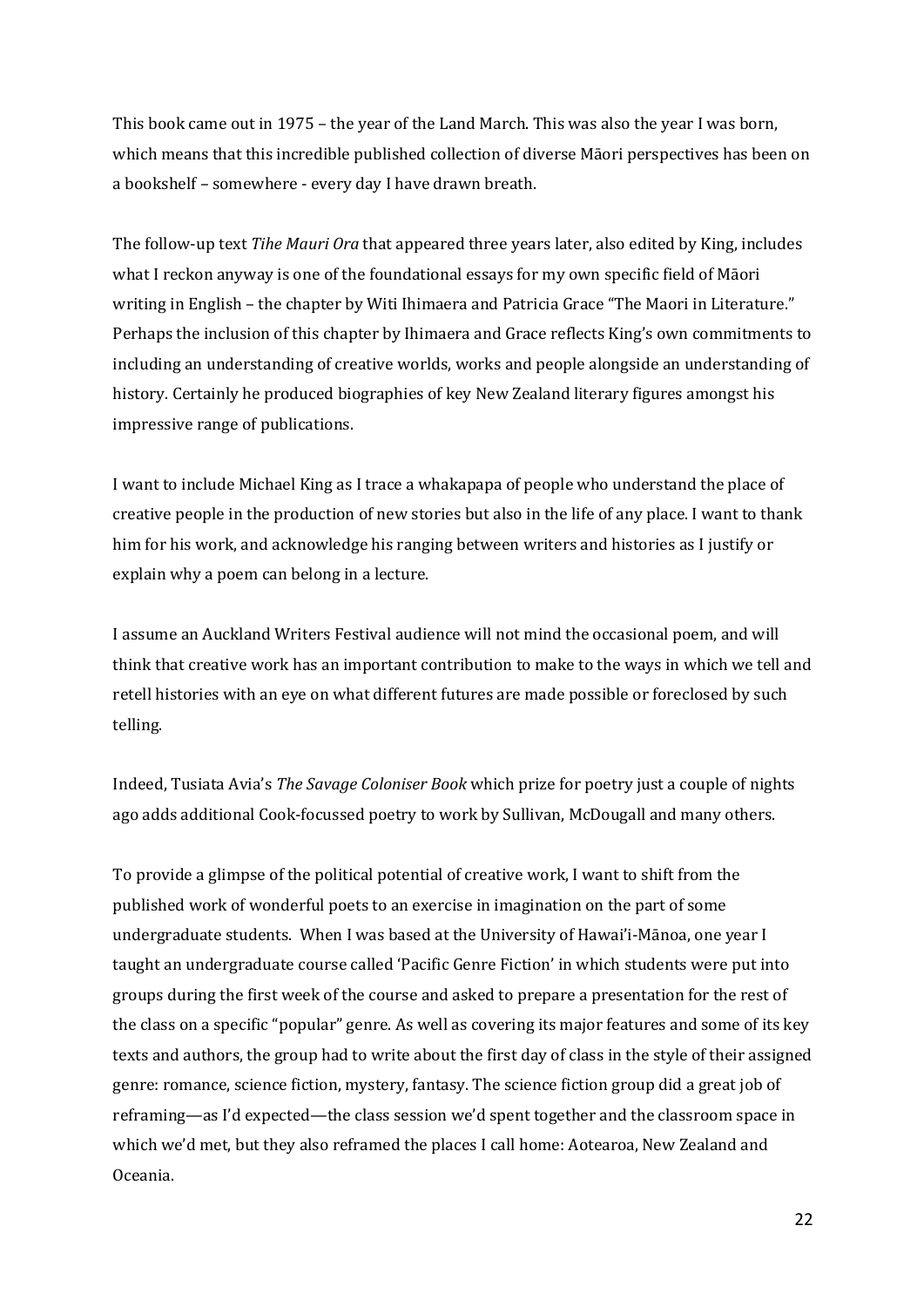Students filed into an empty room with white charcoal colored walls. *Embedded into the wall next to the door flashed the time in soft white* light, 10:25am. At 10:30, the room's frosted, trigonal, glass doors swooshed shut and L markings lit up on the floor. Each student then *took their places inside one of these L's. The floor sensing this, rose up* to meet them, forming a chair and a small, frosted glass desk *computer.* Soon afterwards the glass doors swooshed open again. "Kia *Ora class!"* A woman carrying a tablet computer came into the room, *the doors swooshing closed behind her. She introduced herself as being from Aotearoa, or as it was once called in the 20th century, New Zealand. New Zealand she explained is a sector in the Federation of Oceania that retained independence, despite violent restructuring experienced in the region during the global economic recession.* 

This group of undergraduate students, through the sheer act of imagination and without the constraints of 'reality,' managed to create a possible Pacific future which positions a different—and yet very familiar—Oceanic form. "New Zealand," which can feel so fixed—so irreversible—is abruptly limited to a specific period of time, whereas "Aotearoa," which can at the moment feel so fleeting and even mythical, endures. Perhaps the Federation of Oceania isn't exactly what Wendt or Hau'ofa had in mind when they wrote about a new Oceania in the later twentieth century, and perhaps it isn't even what King Kalākaua had in mind when he proposed an Oceanic Empire in the nineteenth century, but the future the students imagine in this short text does feel Oceanic in the best possible way. Like Wendt and Hau'ofa, after all, they set aside the limits of "truthful" disciplinary and political claims and got to work using imagination itself—"imagination in free flight" as Wendt would put it—in order to demonstrate key features of science fiction but also, it turned out, to propose a possible future that reaches far beyond the limits of the present.

\*\*\*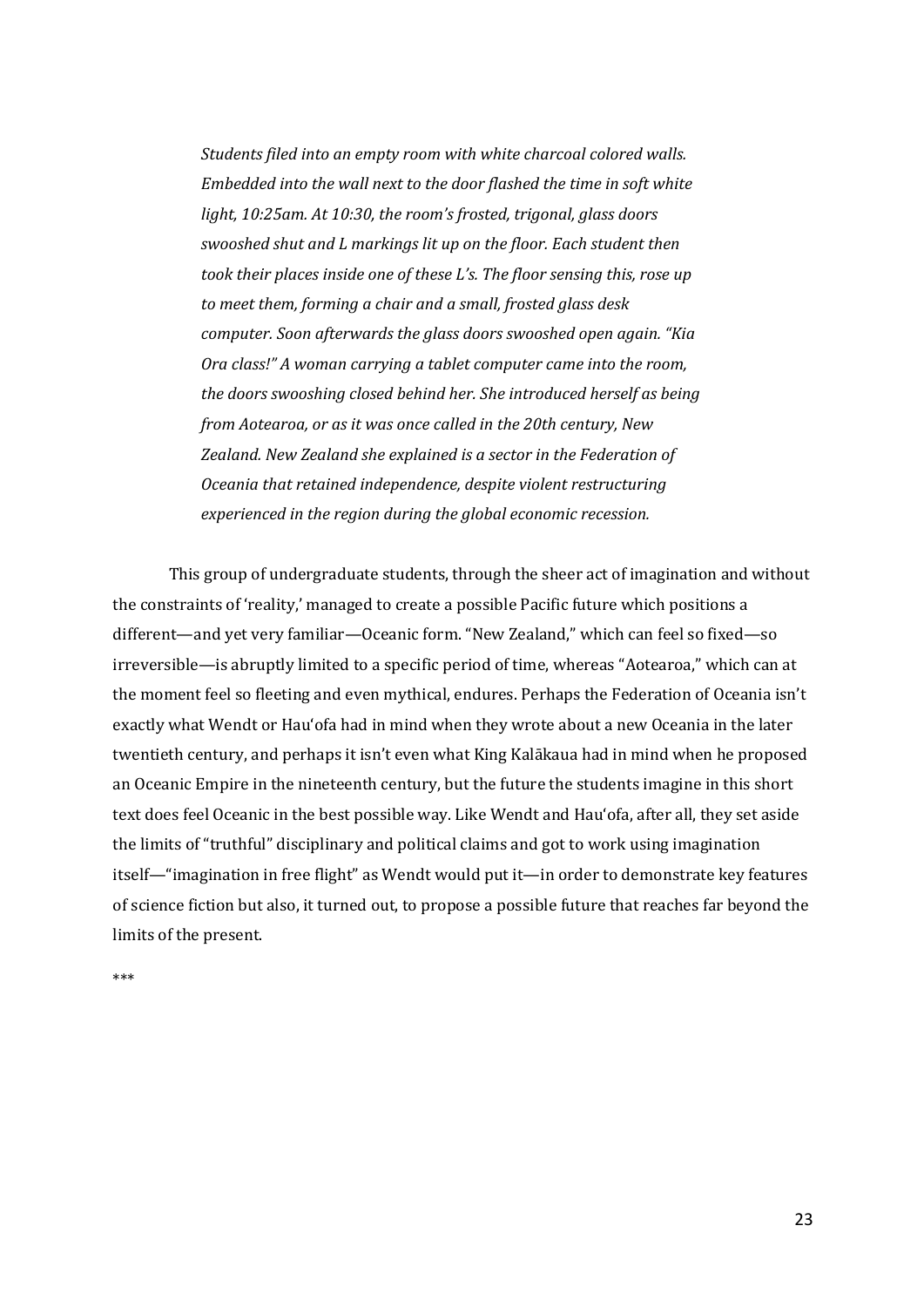there are captain cooks amongst us too  $-$  bullies, throwing their weight around

they think they are the centre of the room but that's only because they have never been anywhere but there they have no idea about the edges or even how far the room extends one day they will realise that we in the corners are really in other centres they will realise there are no corners no walls

is it a room? is it a room then, when there are no walls?

i used to want to tell them to move over because they take up all the room but there's no room there is no room

no walls, no room - just links and connections and space

you're not at the centre; there are no centres you're just standing there one node in a massive network like the rest of us

\*\*\* 

I want to finish with a ridiculous but hopefully memorable metaphor. I do definitely deserve a major side-eye for this metaphor. It's a terrible metaphor. But here we go.

A couple of years ago I was trying to be superwoman – mama to a baby, wife to a husband, member of a whanau, friend, scholar, poet, associate dean academic for my faculty – you name it. I was completely failing at many of the things Patricia Grace has so wisely shared in her sessions at this festival: remembering to have a life outside of work, and eating vegetables.

So anyway I decided to engage in a bit of pinterest-inspired "self care" (cos hey some days it's easier to paint your nails than to single handedly fix up the patriarchal racist colonial university sector) and I decided to treat myself to some fancy shampoo. Which, in my world, means splashing out about fifteen bucks a bottle - woohoo – instead of getting the cheapest cheap one on special. 

So, I splashed out and got a lovely new shampoo and conditioner combo. After a few days, I thought hmmm. This is unfortunate – my flash shampoo and conditioner are making my hair a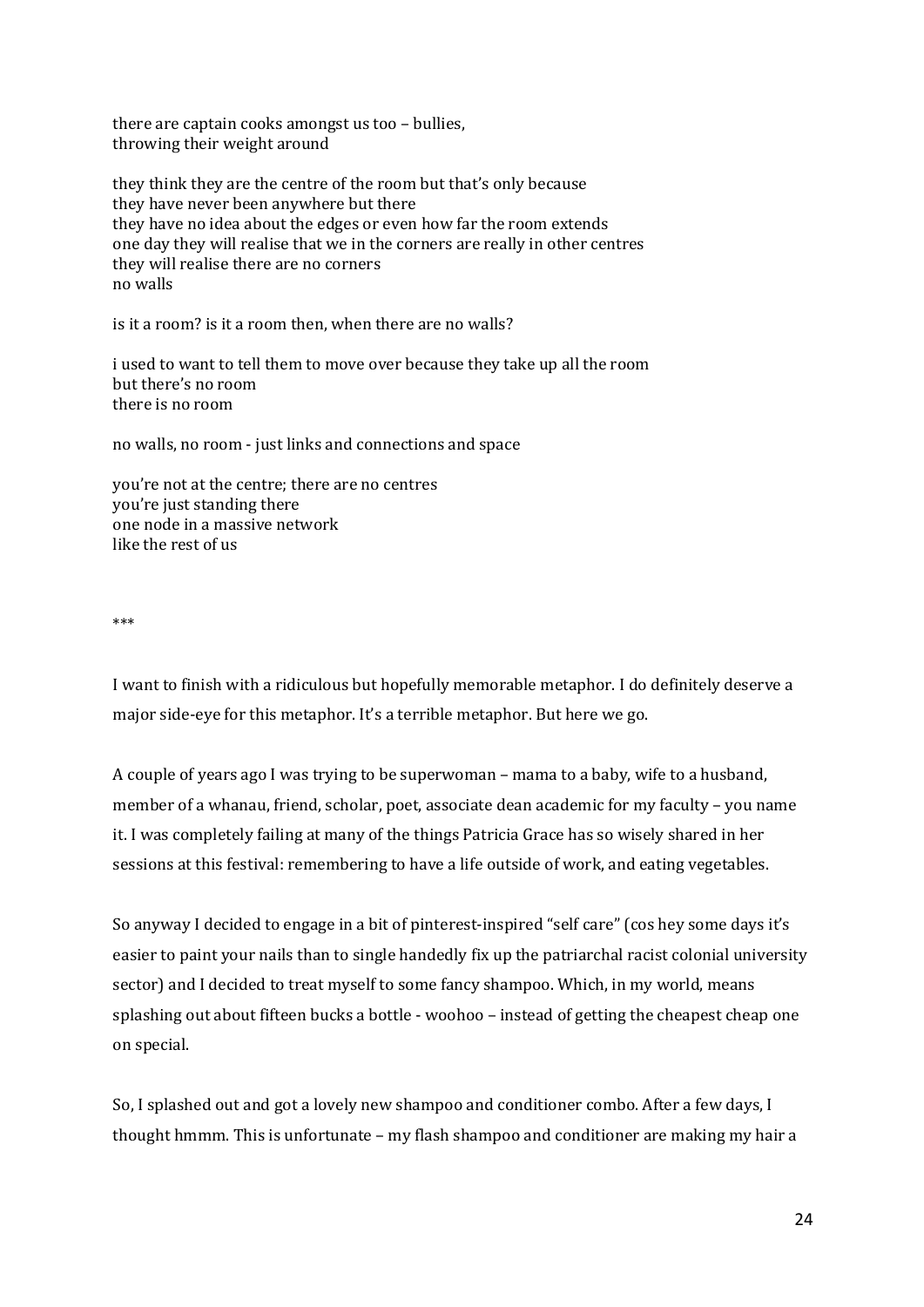bit less nice than the cheap ones I usually use. A couple more days, and I decided to investigate. Maybe these were aimed at people with really different hair from me.

And  $-$  it turns out that for the past week I had been washing my hair with conditioner, and then picking up the other bottle and conditioning it with conditioner. Yes I had bought two identical bottles and didn't notice at all.

Clearly this reflects on me really badly. You might be wondering how I manage to write anything at all with such appalling reading skills. We could go there.

But, I want us to divert our attention to something else: the fact it took so long for me to notice, and then to do anything about it. Even though, clearly, it hadn't actually been doing what  $I$ wanted it to from the first session in the shower.

It took so long to notice because I wanted to believe it was working. It took so long to notice because this belief overrode my ability to believe my own experience. It took so long to notice because I was too busy rushing around to take myself or my hair seriously. 

It took so long to notice because I had invested so much in it - both resources and time. It took so long to notice because it never crossed my mind to ask the right question.

E hoa mā. My week of double-conditioning and no shampoo has been 252 years of telling stories about what Cook means for this place.

Our national hair lost its lustre a long time ago, but we are too committed to the stories we've been telling and how much we've invested in them. 'Other people have worse hair' we say. 'We're balding anyway' we say. 'Let's just keep doing our thing and try to not notice we are not as shiny as we like to imagine' we say. 'Let's just look back to the golden days when things were already bad but we found a way to brush our hair and secure it with flashy clips so no one could tell, except those who were closest to the damage' we say.

We double up on conditioner: the product that doesn't get rid of the dirt but that smoothes and shines the hair. We love the stories that smooth things out, promise to untangle, make things – us – shine. We cover up smooth lovely stories with more smooth lovely stories. Cook is a hero. Then he's a nice man trapped in the ideologies of his time. Then... then... then...